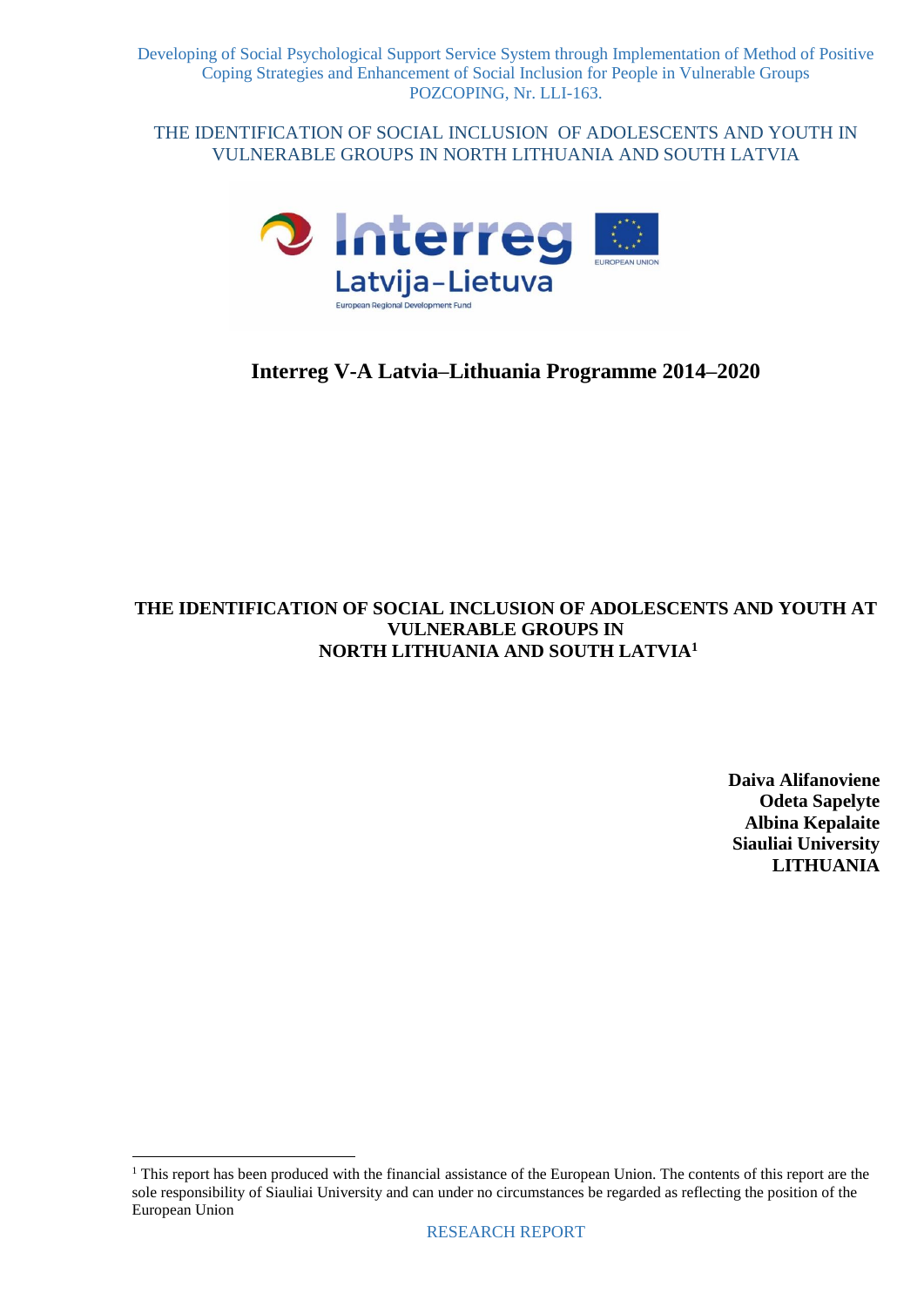# **INTRODUCTION**

The Interreg V-A Latvia – Lithuania Cross Border Cooperation Programme 2014-2020 aims to contribute to the sustainable and cohesive socio-economic development of the Programme regions by helping to make them competitive and attractive for living, working and visiting.

Šiauliai University together with partner (Rēzekne Technology Academy, Latvia) runs the project "Developing of Social Psychological Support Service System through Implementation of Method of Positive Coping Strategies and Enhancement of Social Inclusion for People in Vulnerable Groups" ("*Socialinės psichologinės paramos paslaugų sistemos vystymas diegiant teigiamo poveikio strategijų metodą ir stiprinant labiausiai pažeidžiamų gyventojų grupių socialinę įtrauktį* ") POZCOPING, Nr. LLI-163 within the framework of **Interreg V-A Latvia–Lithuania Programme 2014–2020**. This project is funded by the European Union. Total projects size is **631 294,15** EUR. Out of them co-funding of European Regional Development Fund is **536.600,03** EUR. *This report has been produced with the financial assistance of the European Union. The contents of this report are the sole responsibility of Siauliai University and can under no circumstances be regarded as reflecting the position of the European Union.* 

The relevance of the study is determined by the practice and factors of social inclusion of youth and families experiencing social exclusion in Northern Lithuania and South Latvia, which raise new challenges for social work practice. This and other research and the results provided by the project will form the basis for developing with more qualitative and accessible psychosocial support and services for a person while meeting his or her needs.

The main objective is preparation for developing social psychological support service system while implementing Positive Coping Strategies methods for people in vulnerable groups by creating instrument for measure of social inclusion for adolescents and youth (young families) at social risk. So the research was conducted in 3 stages:

1. STAGE:

To create instrument for measure of social inclusion for adolescents and youth (young families) at social risk

#### RESEARCH REPORT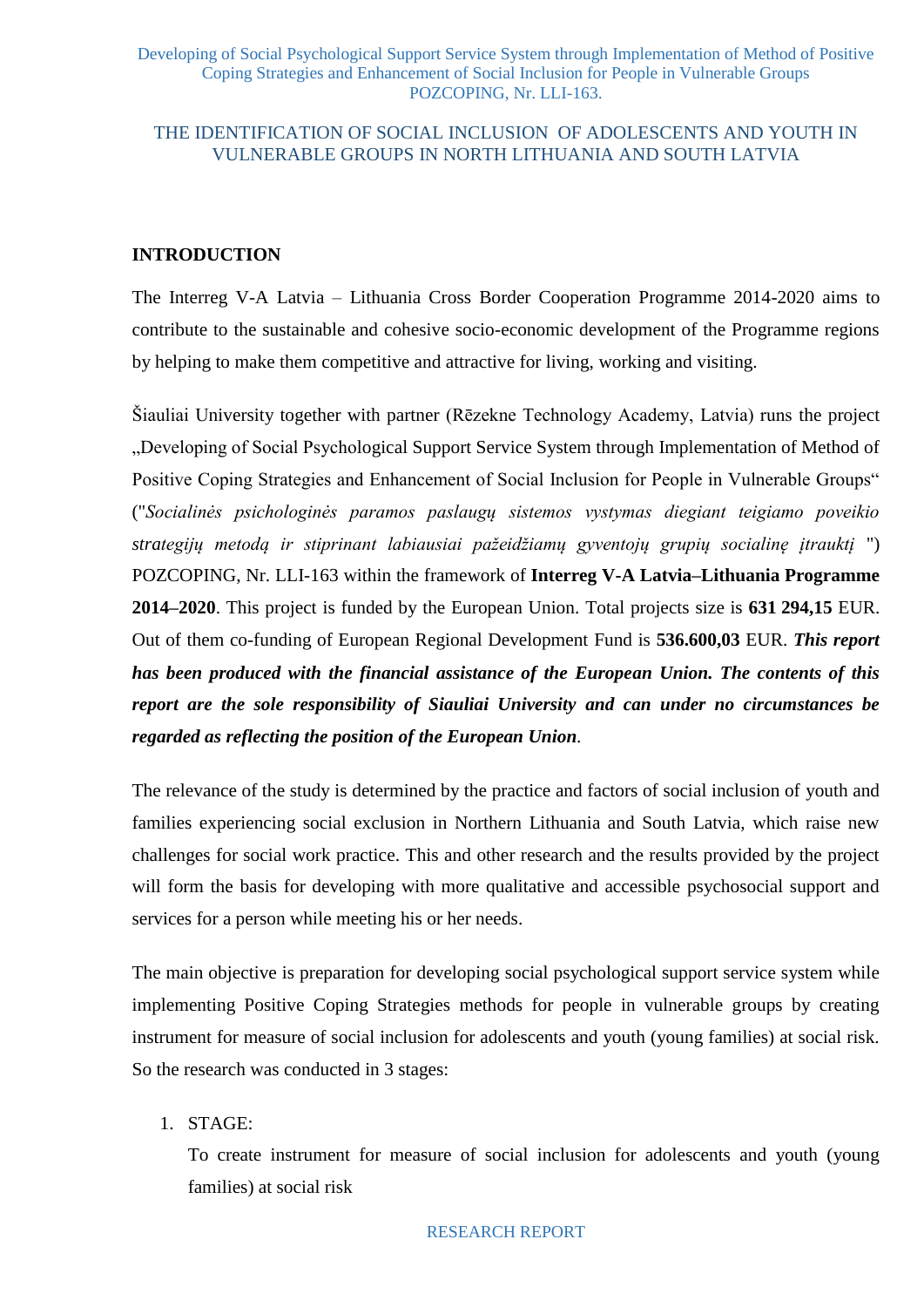## THE IDENTIFICATION OF SOCIAL INCLUSION OF ADOLESCENTS AND YOUTH IN VULNERABLE GROUPS IN NORTH LITHUANIA AND SOUTH LATVIA

2. STAGE:

To identify social inclusion of adolescents and youth in Lithuania  $(N = 700)$ 

3. STAGE'

Analysis of data and interpretations.

In South Latvia and North Lithuania there are common social – economic challenges, poverty, unemployment which lead to social exclusion, as consequence high stress level, which causes difficulties of psychosocial functioning, social inclusion and participation in economic, social, political and cultural life. Besides, in cross-border regions there are challenging accessibility of psychological and social support, well undeveloped accessibility and support content in social services for vulnerable people. Suggested project activities are focused on the creation and efficiency of social services for socially excluded adolescent, youth. In the frame of this project the social inclusion, stress intensity, used coping strategies will be evaluated of adolescence and youth in N. Lithuania and S. Latvia. Then developing method of using multisensory rooms, social, psychological assistance methods (based on self-regulation, enlarging awareness, reflection, balancing emotions) will activate personal resources of target group persons for further integration into changing social cultural environment. The adoption of developed stress coping methodology could be transferred and spread to other counties and municipalities, and included in the social services catalogue. The accumulated experience and the methodology will be used in the preparation of prospective social workers at higher institutions in both countries and qualification process for current specialists. The innovations, that the Project suggest is new to all Baltic countries and suggests, that these methods of social inclusion, positive stress coping to use in social services are effective and qualitative comparing to economical investments in application in practice. Cross- border high education institutions complement each other and create additional value, joining experience, knowledge, expertise, and expand social psychological services repertoire to social services centres in both regions.

The analysis of the Social inclusion, its peculiarities and coping possibilities is a multidisciplinary concept that is relevant both in everyday life practice and for scientists of many branches of science. Stress coping is closely related to external and internal resources and processes of meeting the needs of a person and community (Rout, Rout, 1993).

According to data from the World Health Organization1, there are currently more than one billion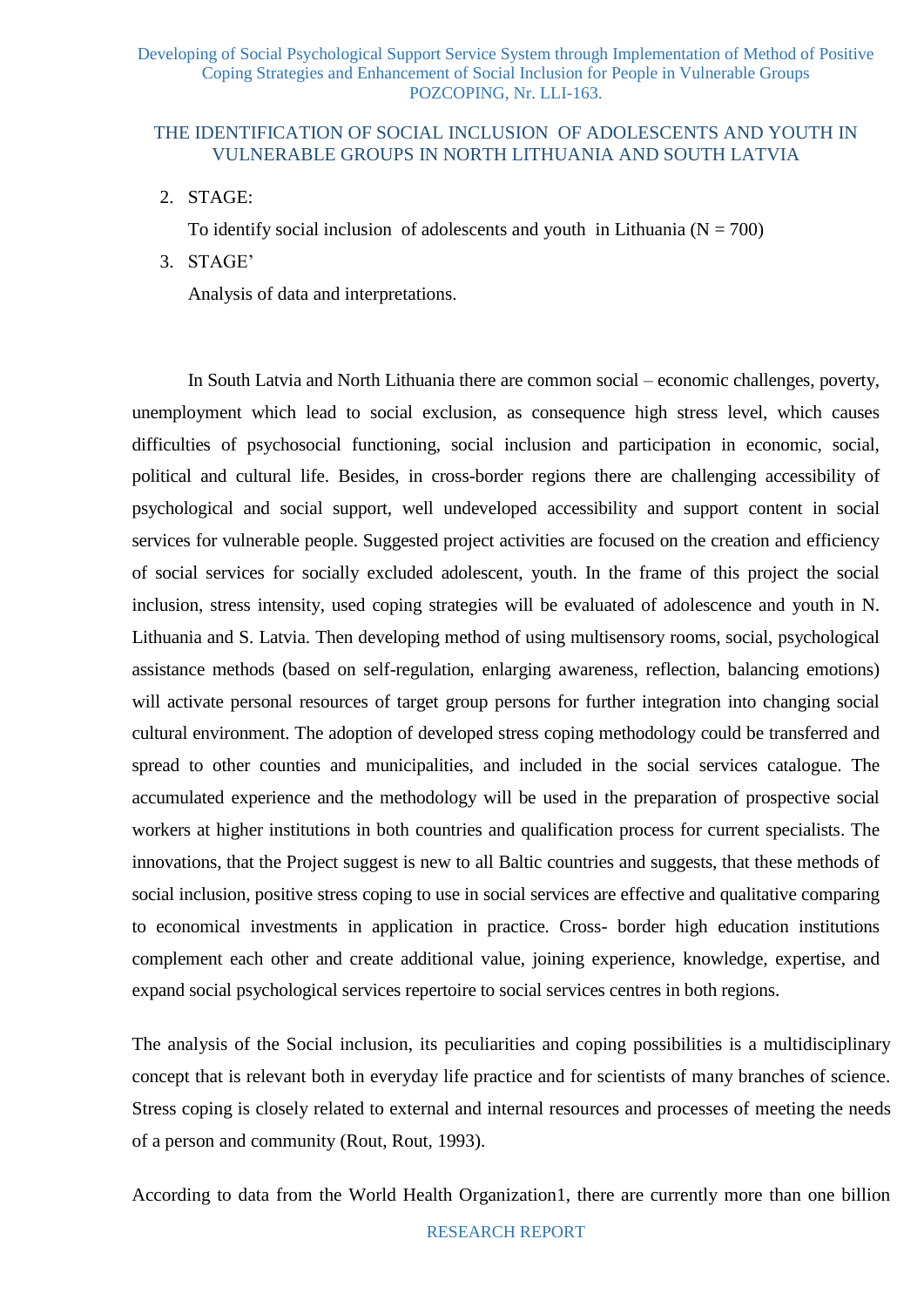## THE IDENTIFICATION OF SOCIAL INCLUSION OF ADOLESCENTS AND YOUTH IN VULNERABLE GROUPS IN NORTH LITHUANIA AND SOUTH LATVIA

people with disabilities in the world (15 percent of the world's population). According to the Department for the Affairs of Disabled2, the number of people with disabilities in Lithuania reaches (234 179) of the total population of the country. It is the largest group of social exclusion, representing 34.3 percent of all people receiving social services in Lithuania. There are more than 244 institutions providing social services in the country3, where the social workers provide services to 17 734 people with disabilities. People with disabilities are often unable to fully participate in social and economic activities due to public attitudes towards them, therefore, the number of people with disabilities and people receiving social services in the mentioned institutions tends to increase, while the need for high-quality and partnership-based social services is constantly growing (Lofquist, 1989).

The above-mentioned recommendations of the World Health Organization encourage moving away from still prevalent medical-clinical model of disability and move towards community-based model of the development of integration and Inclusion, which aims to involve people with disabilities in, the assistance processes.

The United Nations Convention on the Rights of Persons with Disabilities (2008) promotes, protects and ensures the full and equal enjoyment of all human rights and fundamental freedoms by all people with disabilities based on the principle of effective participation and integration in society. Therefore, the social participation of people with disabilities and their participation in processes of social services become particularly relevant. Ruškus (2002) analysed the psychosocial portrait of people with disabilities and recognised the issues related to the coordination of paradigms regarding the education and social integration of people with disabilities in the aspect of social participation. According to the author, involvement of a person with disability in society is possible only with an active interaction between the society and the person with disability. As stated by Ruškus and Mažeikis (2007), the protective approach towards disability depreciates the skills of disabled people and emphasizes their weaknesses and disorders. The authors suggested viewing the participation of people with disabilities as an opportunity for changes, active participation, new practical experience, experimentation, allowing a person to search and share resources, which provide the potential development of involvement in society. Gerulaitis (2007) analysed the peculiarities of social participation of parents who are raising a child with disability and determined that the parents are fully involved in the process of child's education, when the interests and needs of all participants are combined, a common goal, responsibilities and resources are established, new activities are initiated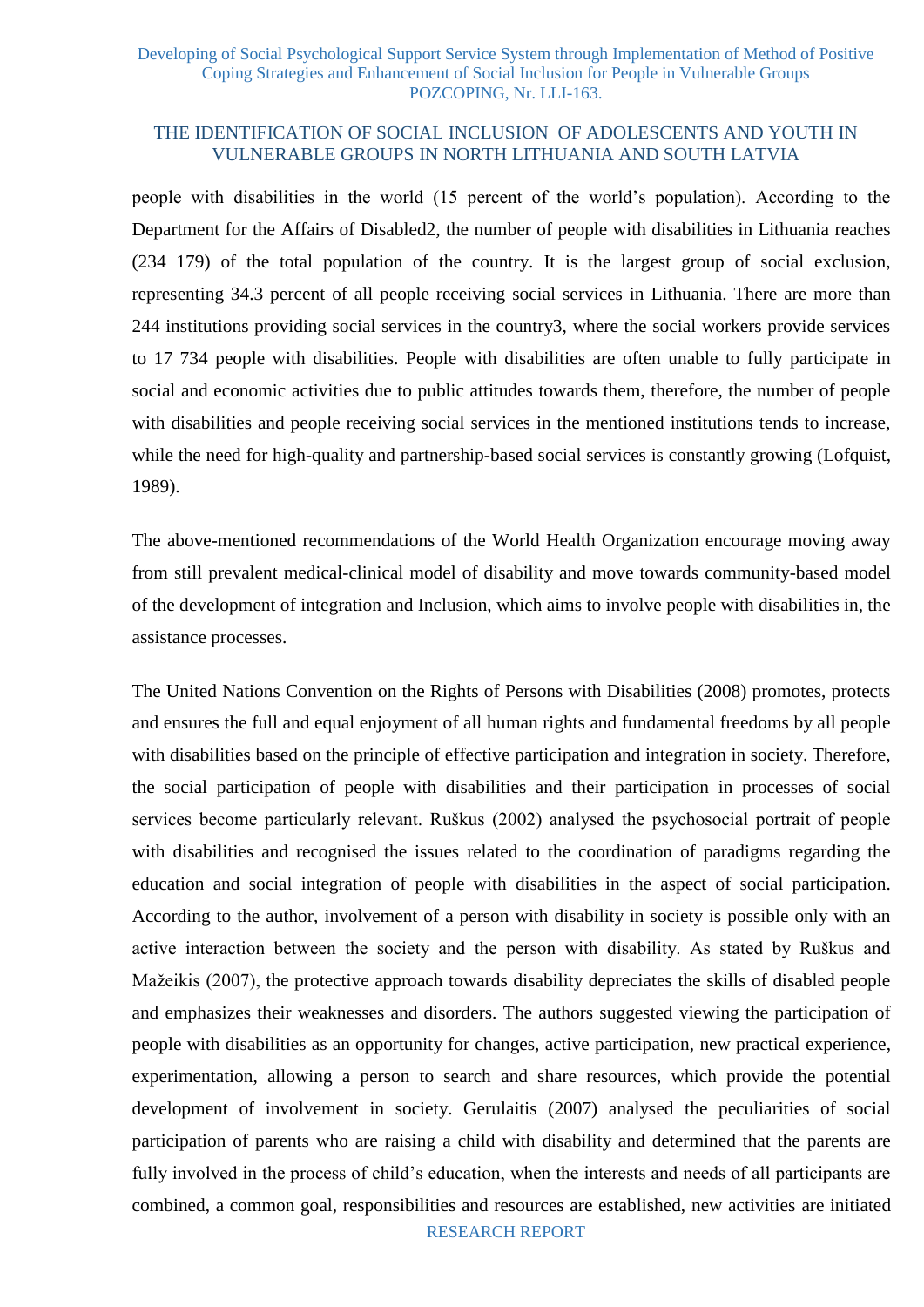## THE IDENTIFICATION OF SOCIAL INCLUSION OF ADOLESCENTS AND YOUTH IN VULNERABLE GROUPS IN NORTH LITHUANIA AND SOUTH LATVIA

and implemented by joint decision making. Ruškus, Mažeikienė, Naujanienė, Motiečienė and Dvarionas (2014) who analysed the empowering model of social services in the context of social welfare policy, determined that the recipients and providers of social services are critical of the current status of social services as the current service system does not legally provide any flexibility and the clients may only choose services that are planned in advance. Šatkauskienė (2016) examined the importance of the development of cooperation system in the process of social work intervention and determined that the involvement of the client in the assistance process is important during the whole period of social work intervention. Raipa and Petukienė (2009) emphasized the importance of ensuring the quality and efficiency of services in the general service development process. The researchers emphasised the fact that the services which require the most involvement from the client are the ones designed to change the condition or behaviour of a person. While analysing the relationship between the clients and organization in the context of involvement, Damkuvienė, Petukienė, Valuckienė, Tijūnaitienė, Balčiūnas, Bersėnaitė (2014) determined that the involvement of the client depends on the type of service and perceived benefits of participation for the client himself/herself. As stated by Beneševičiūtė (2014), social involvement of people with disabilities in the activities of non-governmental organizations depends on the social participation of an open community and a person with disability. After reviewing the works of researchers it can be stated that most of them examine the importance of the participation of a person with disability in the process of social service provision.

The empowerment-oriented social participation of people with disabilities was analysed more by foreign researchers, they have been analysing this approach and applying it in a social work practice for a longer period of time than we do. The idea of social involvement of people with disabilities was presented by Ebersold (2004) in order to minimise the problems of social participation and create more possibilities for a more active involvement in society, develop potential opportunities for problem solving. Ebersold and Detraux, (2006) examine the process of social participation of people with disabilities, which distinguishes person's empowerment and involvement in society, develops a new approach towards people with disabilities - a person is seen as a personality capable to participate fully in society. According to Sadan (2004), the idea of the empowerment of people with disabilities seeks to pave the way based on opportunities rather than difficulties, when a social worker believes in the individual's ability to change and the benefits of his/her participation in decision-making. Lord (1991) models the possibilities of satisfying the needs of people with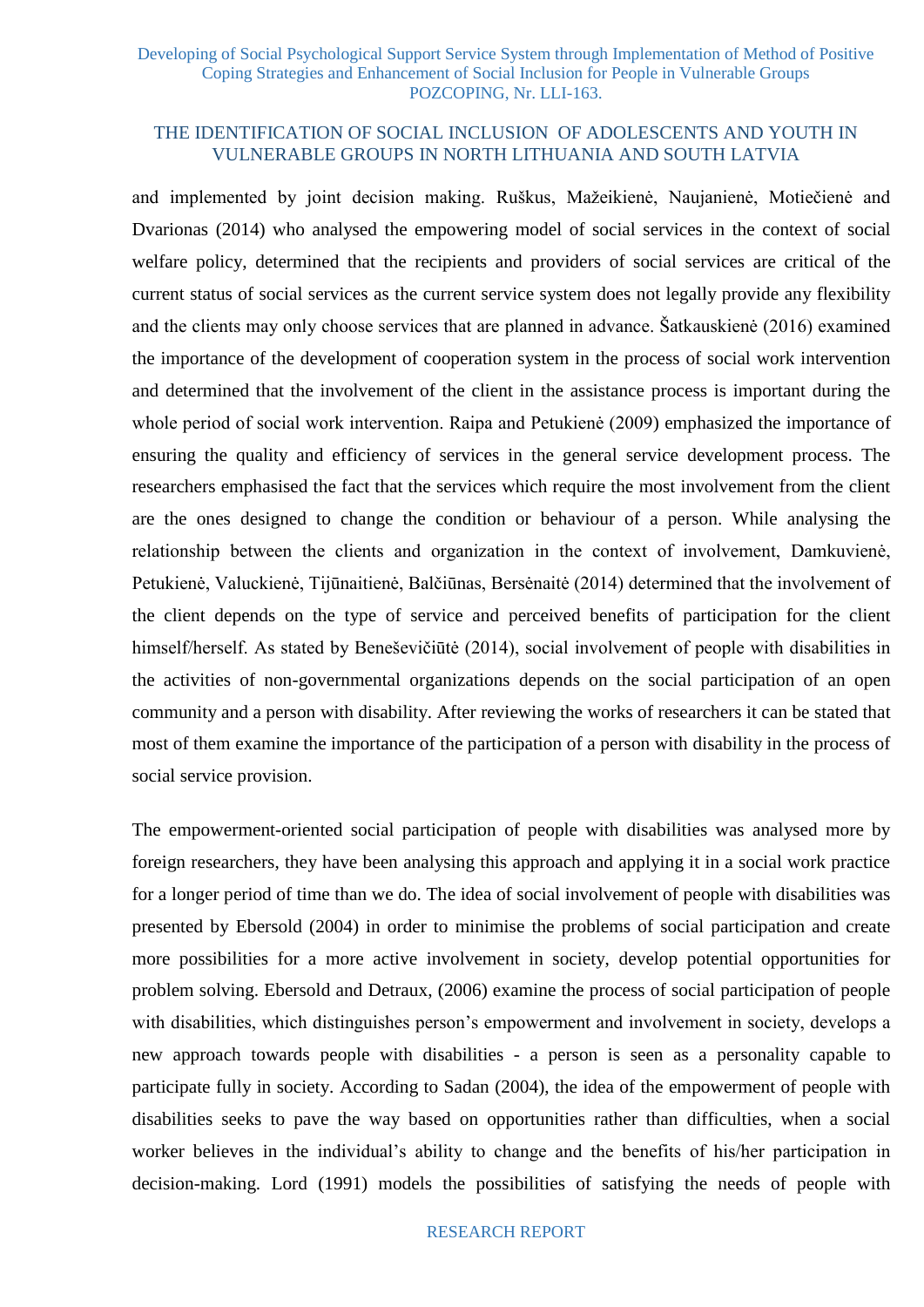## THE IDENTIFICATION OF SOCIAL INCLUSION OF ADOLESCENTS AND YOUTH IN VULNERABLE GROUPS IN NORTH LITHUANIA AND SOUTH LATVIA

disabilities in the context of social services and acknowledges that the empowerment is a lifelong process, involving positive changes of a person with disability. Based on the theory of empowerment, Douglas and Zimmerman (1995) emphasize the competence and strengths of a person with disability, which allows creating an equal partnership between the worker and the client seeking for individual changes in life. Horkheimer (1995) stated that, by involving themselves in the processes of social services, people with disabilities seek for the control of their lives by changing the relationship of dominant power. Rodie and Kleine (2000) determined that the participation of the client is a deliberate and purposeful construct of behaviour, seeking for the involvement of the recipient in the service process by sharing tangible and intangible resources. The model of Lofquist (1989) describes the interaction between the specialist and the client as a partnership where the power of decision making is equal.

The analysis of scientific sources allows making an assumption that the involvement of people with disabilities in the aspect of social work is not widely applied in Lithuania in comparison with Northern Europe and other countries. There is still a lack of researches which could subjectively reveal the possibilities of involvement of people with disabilities in the process of social service provision. There is also a lack of analysis regarding the importance of involvement of people with disabilities in the process of social service provision, its impact on social institutions and how the activities of social workers should be carried out by developing the empowerment of people with disabilities.

**Subject of the research**. The Social inclusion of people in vulnerable groups (youth) in North Lithuania and South Latvia.

**Aim of the research**. To identify social inclusion of youth in North Lithuania and South Latvia.

**Research sample**: 700 people in people in vulnerable groups of youth: 350 in North Lithuania and 350 in South Latvia.

### **Methodology and methods**.

The research is based on the theories of social **constructivism, social participation** and **empowerment**.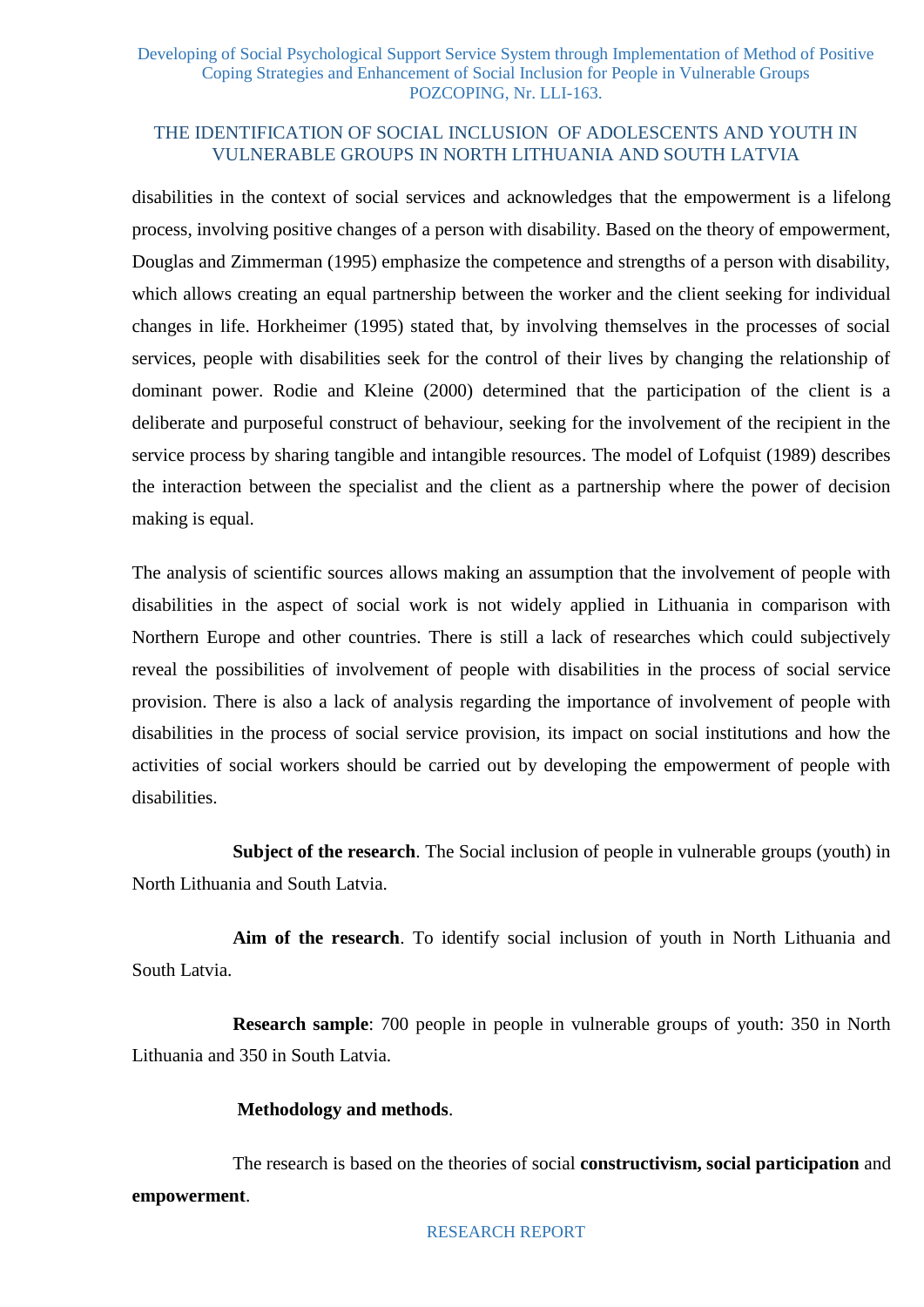## THE IDENTIFICATION OF SOCIAL INCLUSION OF ADOLESCENTS AND YOUTH IN VULNERABLE GROUPS IN NORTH LITHUANIA AND SOUTH LATVIA

**Theories of social constructivism** [Berger, Luckman, 1999; Chermack, van der Merwe, 2003; Delanty, 1997; Edelman, 2002; Greenwood, Levin, 1998; Jonassen, 1991; Saraga, 1998; Schön, 1987; Searle, 1995; Taylor, 2000.] analysing the formation of awareness between the members of social relations state that reality is the result of social construction. One of the key ideas of this theory is that continuous experimentation takes place (Cherryholmes, 1999), and in the democratic society people act, change and discover their and others' mistakes. This way in the light of constructivism the disabled person is seen as being able to cope with disability related difficulties and to reorganize his resources as the society provides assistance to him.

One of the main postulates of constructivism [Delanty, 1997; Jonassen, 1991; Searle, 1995; Taylor, 2000.] is creation of knowledge in the presence of close interaction of the participants and equivalent participation. New knowledge about the disabled child and his education is created in common interactions between himself, family and specialists.

All paradigms of conflict, communicative action and construction used and discussed in the thesis are the basis for **empowerment theory**. Empowerment is "the process in which people, organisations or communities seek/attain participation" (Douglas, Zimmerman, 1995, p. 571). As stated by M. Zimmerman (1995), empowerment makes individuals replace the clinical attitude with the conceptions of wellness and convalescence, deficit and deficiencies – with competencies and strengths. Carrying out studies based on empowerment attitude, the cataloguing of needs and risk factors is pursued to be replaced by the identification of the disabled man's abilities and investigation of the environmental impact on the genesis of social problems. Empowerment directed practice improves and provides opportunities for the participants to develop awareness (Dettmer, Dyck, Thurston, 1996) and skills, to treat specialists as partners and not as authoritarian experts (Berger, 1991). Empowerment is related to the concept of resources when individuals seek to disclose their potential and this way to control their social life.

J. Lord (1991) distinguishes personal empowerment which is treated as the process of four stages. These are 1) comprehension and awareness (the disabled receive new information, appear in the new context either when life conditions have changed or this is achieved applying certain ways and methods of work with the disabled); 2) contacts and learning (having perceived his needs, the individual seeks contacts with other people or groups and resources, this way he receives new information and learns new skills); its main outcome is that the individual expands his opportunities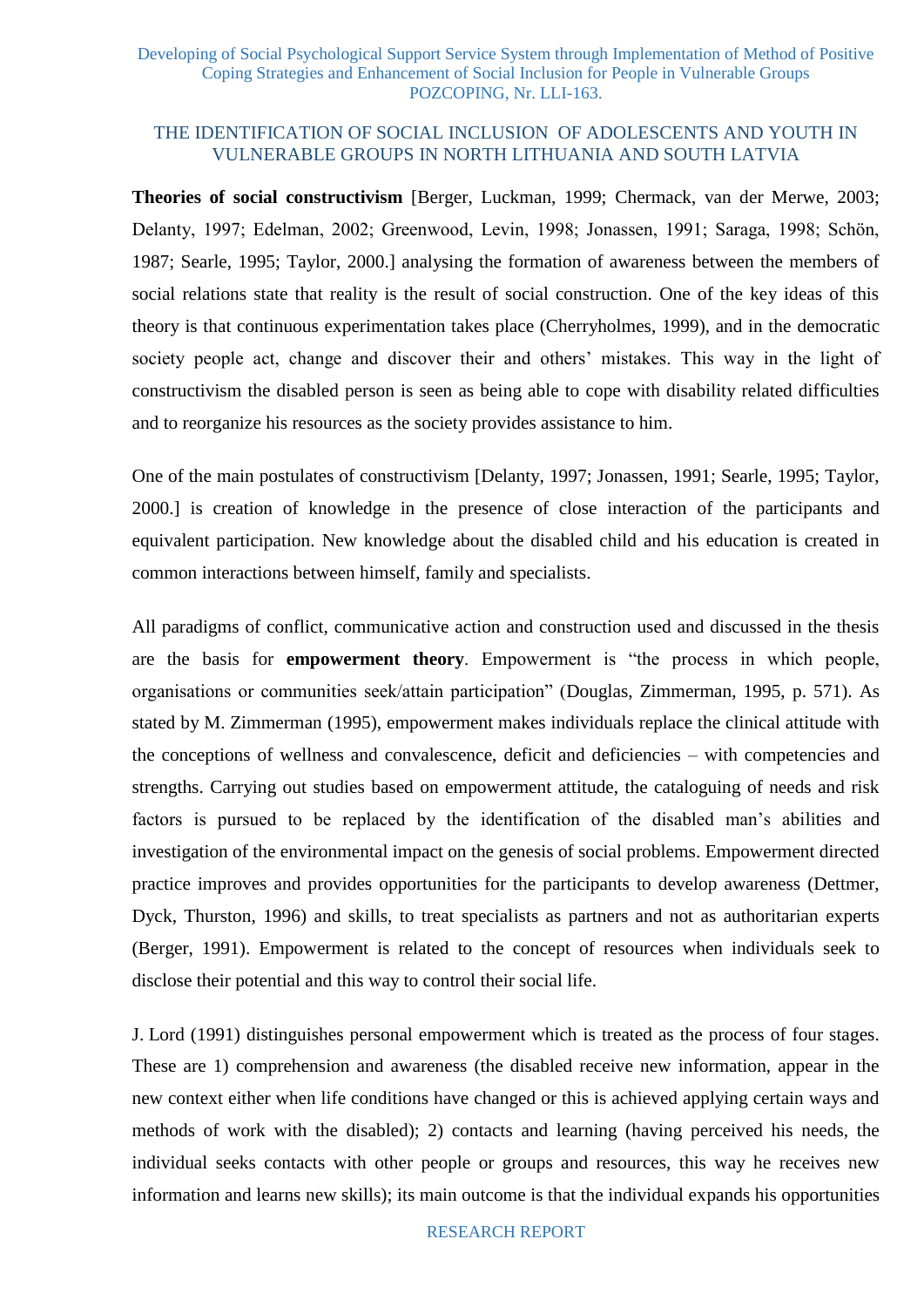and the range of choices; 3) mobilisation and acting (the individual seeks contacts with other people that have similar interests, learns new skills, becomes ready for actions because he may be involved in the activity that is meaningful to him or other social actions; successful accomplishment of new roles may arouse the feeling of joy of participation ("I can do it!"), which enforces self-respect, encourages to impart one's right of choice); 4) contribution to joint activities (last stage of individual empowerment when new resources, skills and knowledge acquired in previous stages are integrated). The disabled or his family members can be assisted by intermediary or other staff providing social assistance to attain and go through all stages. Empowerment is a life-long process that involves positive changes related to the individual's self-respect, self-image and assists to create and develop meaningful social contacts (friendship, formal and informal support).

Empowerment can be treated as promotion of changes in parents' perception about their children's opportunities (Short, Greer, Melvin, 1994). Nachshen (2004) carried out empowerment studies with families raising disabled children and identified that in empowerment processes families perceive themselves as active agents interacting with a larger community. Empowerment cannot be defined using one definition because there are various levels of empowerment and empowerment is a contextual phenomenon. Various types of empowerment are distinguished. Theories on enhancement of various powers refer to self-assistance. This perspective underlines enhancement of self-valuation, participation and fight for one's rights being the receiver of services (Ruškus, Mažeikis, 2007). Still another, postmodernist attitude states that power is not a complete and localised unit, power manifests itself as a relation of different discourses, interests, cultures and motives. Empowerment may be viewed from the following perspectives: first, empowerment as an endeavour to increase individual's self-confidence, providing him with necessary information, resources and knowledge; second, empowerment as creation of suitable environment which promotes the individual to develop his knowledge and competence capacitating the expression of autonomy, freedom and responsibility. Empowerment (Thorlakson, Murray, 1996) encompasses delegation, individual responsibility, independent decision making and the feeling of confidence of being able to act effectively.

The main idea of the empowerment paradigm represents the identification of the person's strengths and competence rather than his/her weaknesses. The empowerment-oriented social work practice gives a possibility for every person with disability to control his/her life while emphasizing the fact

#### RESEARCH REPORT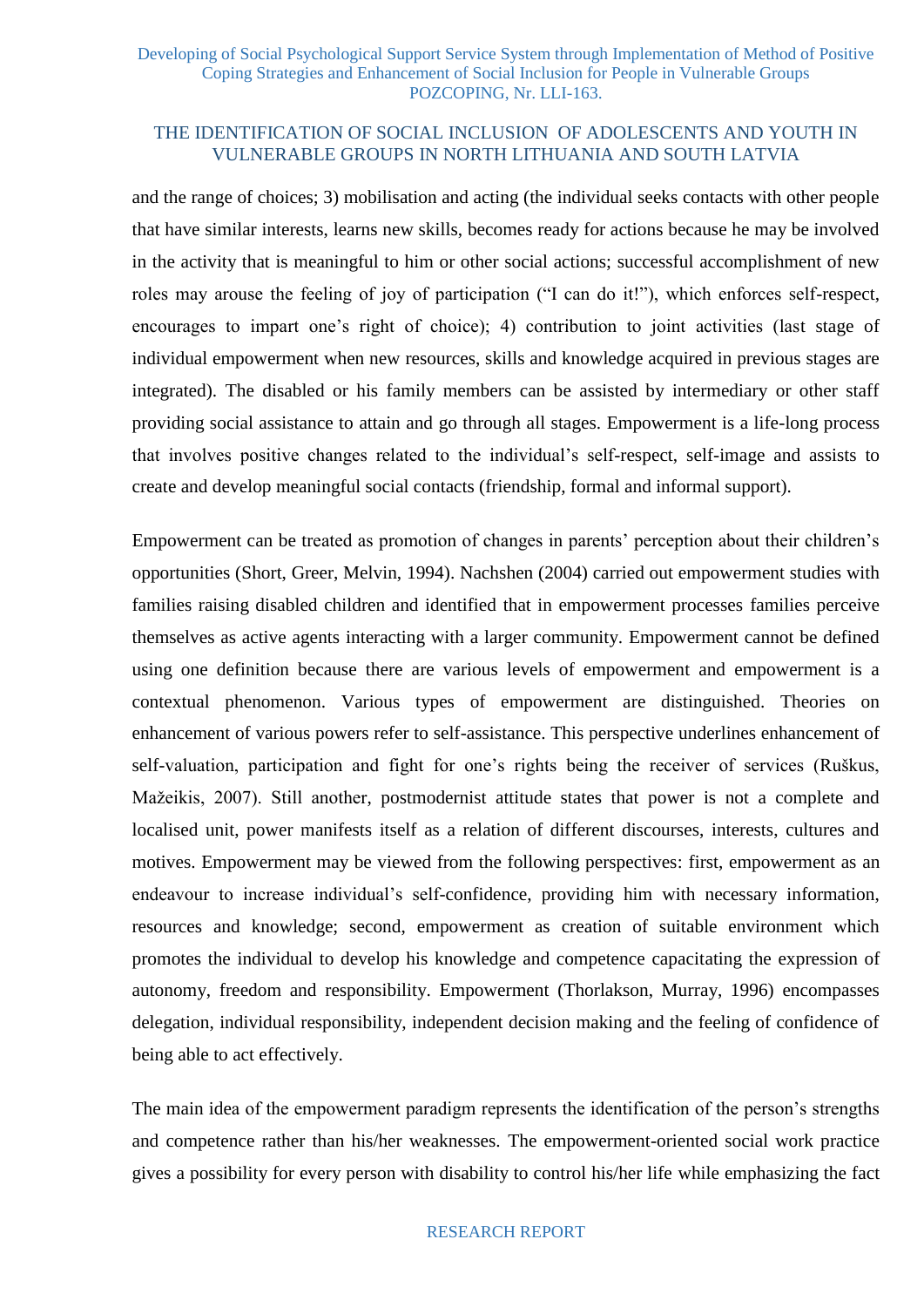# THE IDENTIFICATION OF SOCIAL INCLUSION OF ADOLESCENTS AND YOUTH IN VULNERABLE GROUPS IN NORTH LITHUANIA AND SOUTH LATVIA

that the empowerment is an attempt to unify the roles and powers of the participants by participating in and developing the processes of involvement together.

The research employs the concepts of harmonisation of needs and interest, peoples' involvement in social activities of society and social participation. **Social participation** [Campbell, Strickland, La Forme, 1992; Douglas, Zimmerman, 1995; Ebersold, 2004; Myrick, John, Williams, 1994; Richardson, 1983; Zimmerman, Rappaport, 1988.] is used in the meaning of empowering people to manage situation where the interaction is the community is a required element. Social participation enables to pursue cooperation system, based on equality of the people in vulnerable groups and specialists, to participate making decisions related to life quality. When the people in vulnerable groups and their families are active members of the community and society, social participation may acquire political participation and other forms.

Therefore, empowerment and social participation in the aspects of scientific discourse as well as of opportunities of practical changes create a basis **for methodological purposefulness of research.**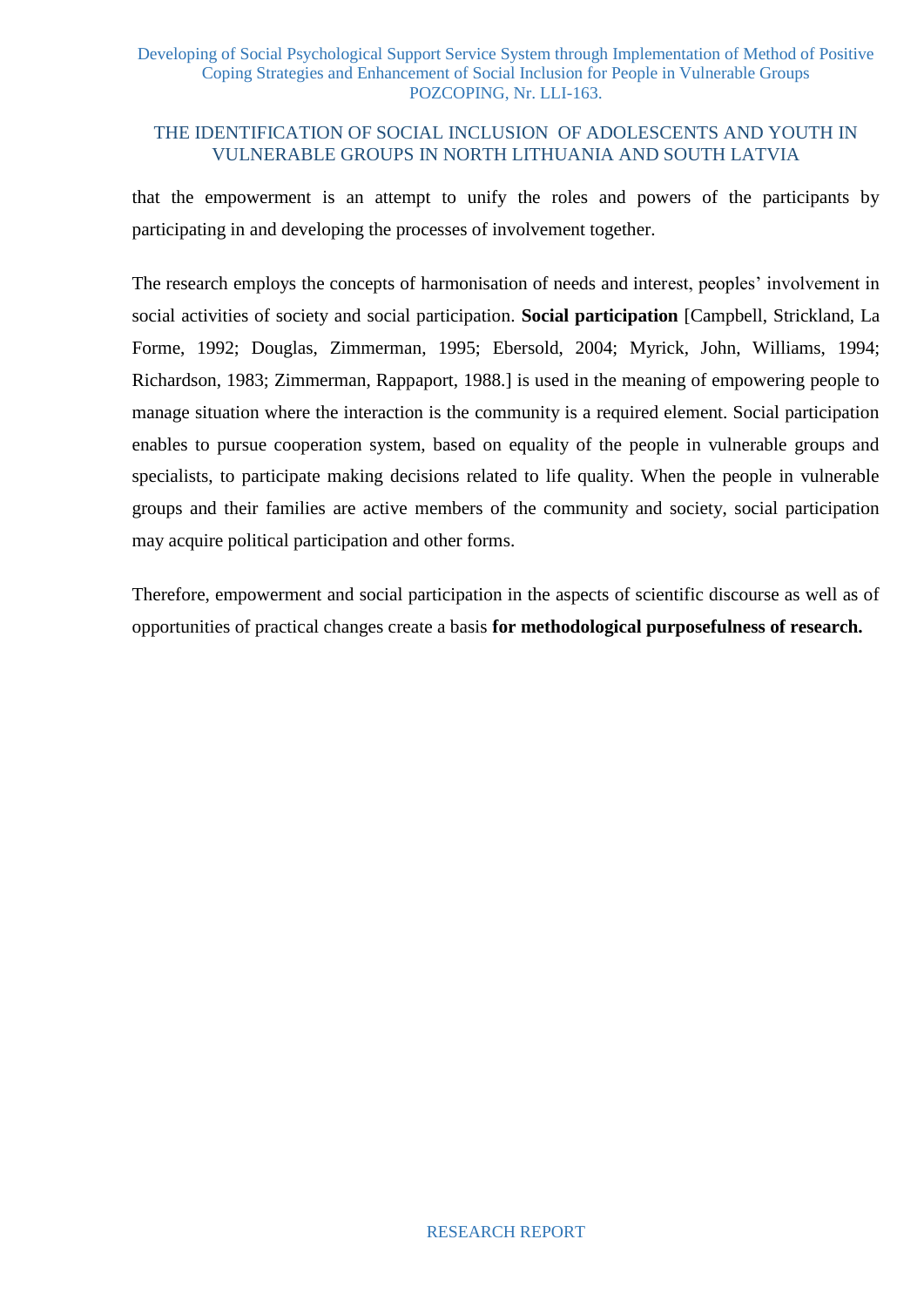## THE IDENTIFICATION OF SOCIAL INCLUSION OF ADOLESCENTS AND YOUTH IN VULNERABLE GROUPS IN NORTH LITHUANIA AND SOUTH LATVIA

#### **RESEARCH METHOD**

The structure of the questionnaire consisted of a manual, as well as of socio-demographic variables (gender, place of residence, etc.), and the main part is for diagnostic (constructive) variables (the structure of the questionnaire is presented in Table 1.)

1 table

| <b>Diagnostic blocks</b>     | Number of<br>statements $(N)$ | Type of the scale          |
|------------------------------|-------------------------------|----------------------------|
| Socio demographic variables  | <sub>0</sub>                  | Nominal and ranking scales |
| Variable of social inclusion | 36                            | Ranking scales             |

#### *Diagnostic blocks and variables of the questionnaire*

The internal compatibility factor for Cronbach alpha is 0.92. This means that this methodology is suitable for individual surveys, not just for group research.

The study data are calculated using the 17.0 SPSS program. The strategy for the statistical processing is focused on variables. Additional variables belong to the nominal scale, and the cross tabulation symbols were used to determine the interfaces for the Entity Indicators with the categories of problem solving. The Cramer's V coefficient is applied because the distribution in the frequency sections is uneven. The social inclusion rates were subdivided into 5 ranges using a standard deviation of 16.74 (17). Until 18 years old - there are no restrictions on social inclusion, 19-34 - little social inclusion; 35-51- the average social inclusion limitation; 52-68 - very limited social inclusion; 69 and more - very limited social inclusion.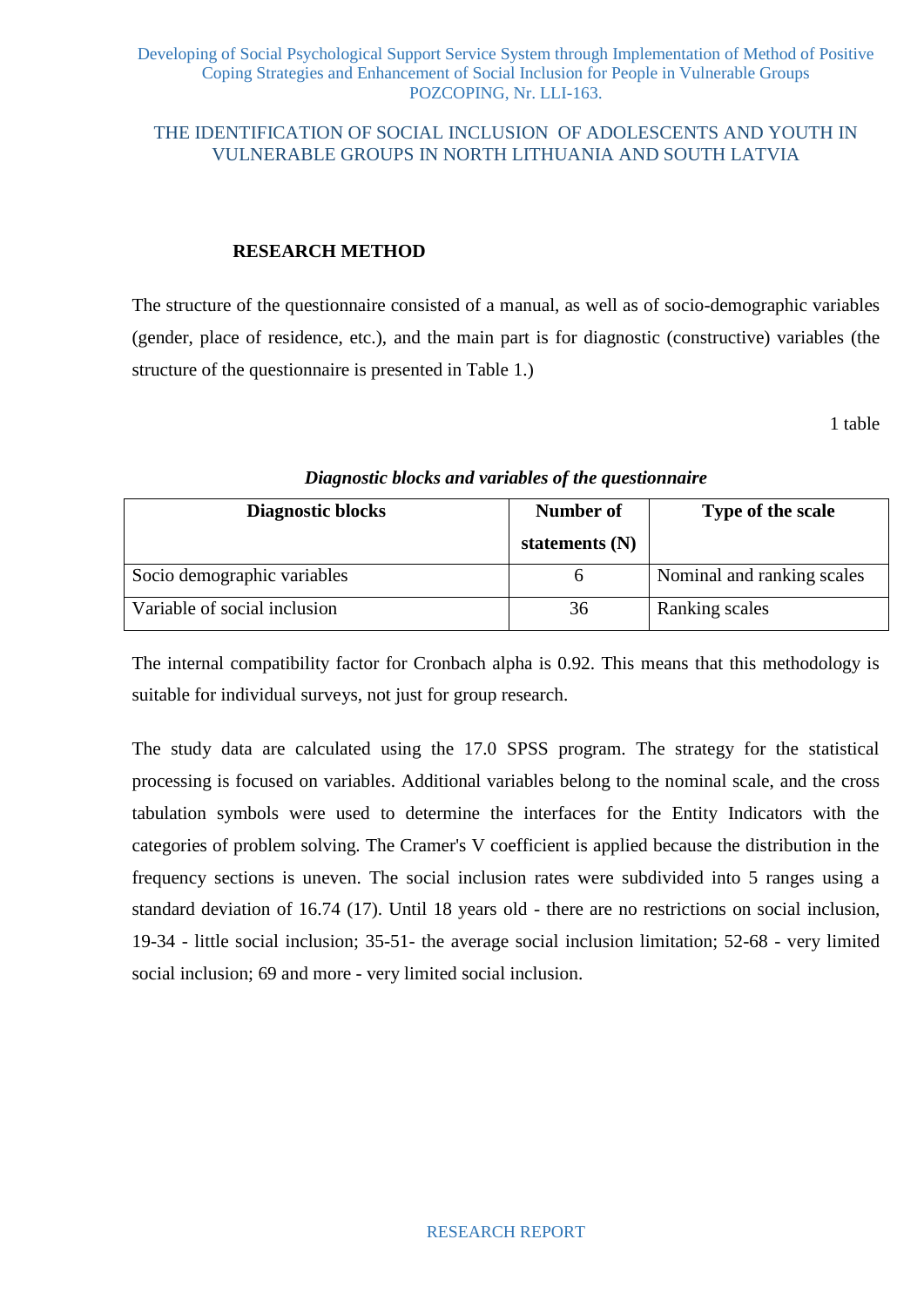#### THE IDENTIFICATION OF SOCIAL INCLUSION OF ADOLESCENTS AND YOUTH IN VULNERABLE GROUPS IN NORTH LITHUANIA AND SOUTH LATVIA

# THEORETHICAL ANALYSIS OF SOCIAL INCLUSION AND INVOLVEMENT OF PEOPLE IN VULNERABLE GROUPS IN SOCIETY AND PROCESSES OF SOCIAL **SERVICES**

The prevailing form of social work practice in the contemporary society is helpful to a person while providing social services (Žalimienė, 2003) aiming the growth and satisfaction of a person. The permanent interaction between the social worker and the client allows the social worker to see the client as an equal participant of the process who gains certain strengths which help him/her to overcome difficulties and take responsibility for their lives. Such interaction in social work is based on the idea of constructivism, which emphasizes the social aspect of disability and the possibility for a person with disability to fully participate in society. The theory of constructivism is a form of the approach towards a person, which examines the formation of knowledge of the participants creating social relations through the continuous experimentation in discovering the mistakes of your own and other people (Berger, Luckmann, 1999). Constructivismbased practice focuses on relevant concerns: the need to empower the clients, the right of the clients to make independent decisions, the aim to create conditions for maintaining dignity and respect of all groups (Turner, 2011). The paradigm of constructivism during the formation of knowledge recognizes the close interaction between the participants and equal participation in the activities of service development, when a person with disability is seen as a person capable of coping with difficulties related to disability and constructing the perception of the real world based on his/her experience (Delanty, 1997). The social work in the framework of the theory of constructivism starts with the perception of the reality of the recipient of the service while interacting with others, when each person understands the social reality in a different way in relation to his/her experience (Berger, Luckmann, 1999). In the perspective of constructivism, the process of social assistance is understood as activities where people create interpretations of their experience and new situations while working together with others (Payne, 2005). According to Adams, Dominelli, Payne (2009), the constructive social work practice must empower the clients as the limitation of possibilities does not comply with the priority objective - to achieve the positive change in people's lives.

RESEARCH REPORT The theoretical modelling of the involvement of people with disabilities in the process of service provision and the theoretical-hypothetical model of the involvement of people with disabilities in the context of social services are based on the theory of constructivism, which treats the social worker as an advisor, while people with disabilities construct the perception of the real world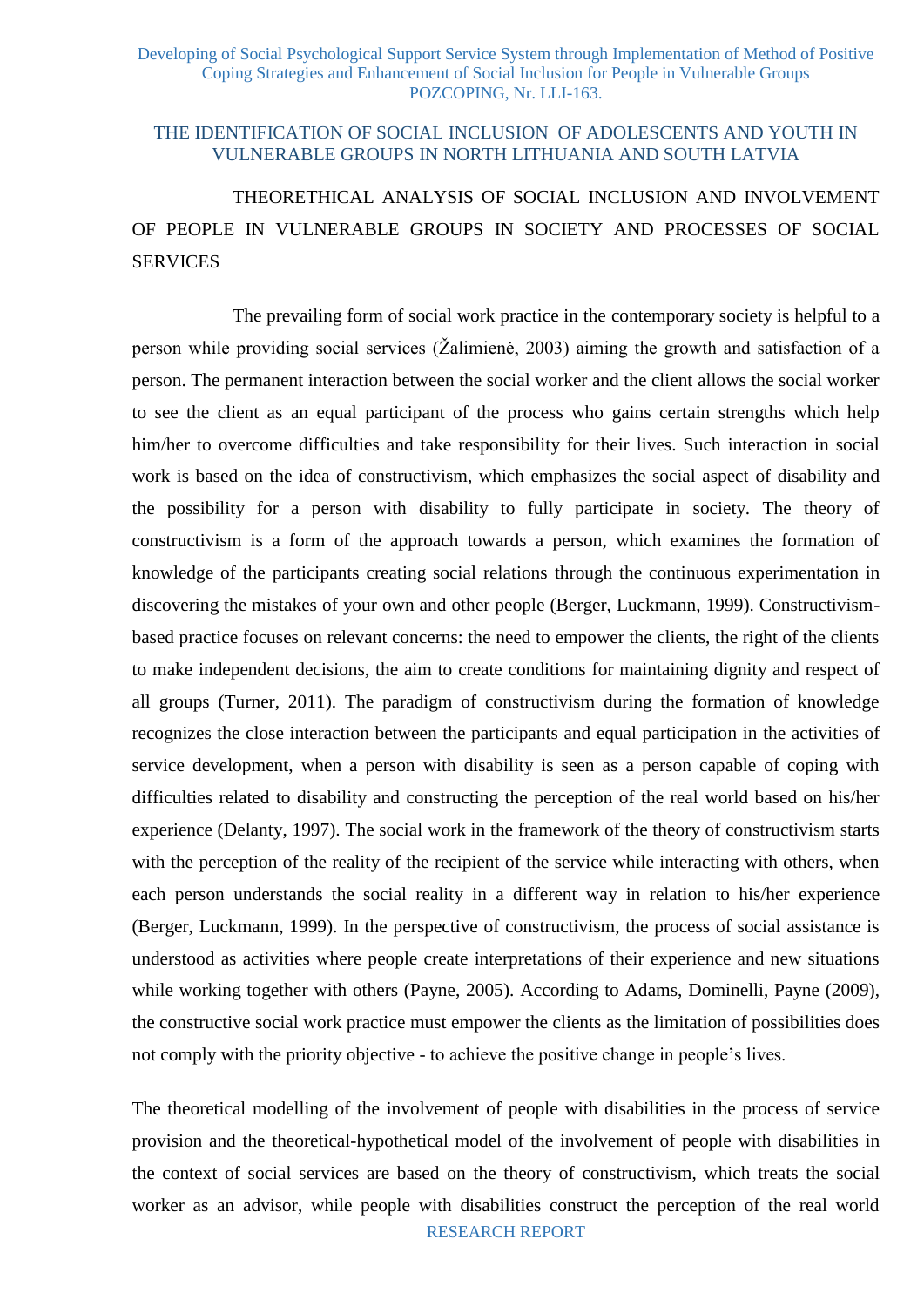### THE IDENTIFICATION OF SOCIAL INCLUSION OF ADOLESCENTS AND YOUTH IN VULNERABLE GROUPS IN NORTH LITHUANIA AND SOUTH LATVIA

themselves based on his/her experience. The operationalization (determining the empirical indicators reflecting the subject of the research) and research instrument were designed based on the indications of the theory of constructivism. The interpretation of data obtained from the research was carried out based on the main ideas of constructivism.

The social workers often work with clients who are oppressed by the society, do not trust themselves when they are in a difficult life situation, but in any case seek to control their daily lives and participate in a community (Sadan, 2004). When the social workers try to help the clients discover their competence and strengths rather than their weaknesses, they participate in the empowerment process for the transition of a person from passive to active state (Zimmerman, 1995). The theorist Payne (2005) states that in accordance with the theory of empowerment the social work focuses on the participation of the recipient of services in the processes of developing services, provides an opportunity to control your life by emphasizing the client's independent decision-making and belief in the possibility to function effectively. The empowerment of a person begins when there occurs an opportunity in a person's life to independently establish his/her own needs and goals, take responsibility for your own actions, change your environment to a more acceptable and right one (Turner, 2011). The empowerment is understood as an individual and continuous process of personal development, during which the strengthening of self-assessment is emphasized, social skills and resources necessary for social participation are acquired, powers and abilities, with the help of which a person seeks for individual changes, are distributed (Ruškus, Mažeikis, 2007). The concept of empowerment when the client participates in the processes of service provision, emphasizes the equal partnership between the social worker and a person with disability, whose main goal is social participation (Douglas and Zimmerman, 1995). Adams (2008) understands the empowerment as a creative use of personal resources which help to reveal one's potential, achieve personal goals and be able to independently control the social life.

RESEARCH REPORT Lord (quote Gerulaitis, 2007) described four stages of empowerment: 1) understanding, awareness (new information is provided to the clients, the social worker, while acting as a mediator, tries to provide new conditions for a person with disability); 2) communication and learning (a person who understands his needs starts seeking for social relationships with other people and in this way develops and learns new skills); 3) mobilization and action (after the above mentioned stages a person with disability is ready to act, engage himself/herself in meaningful activities, while the participation in service processes causes joy, strengthens the self-esteem and encourages him to be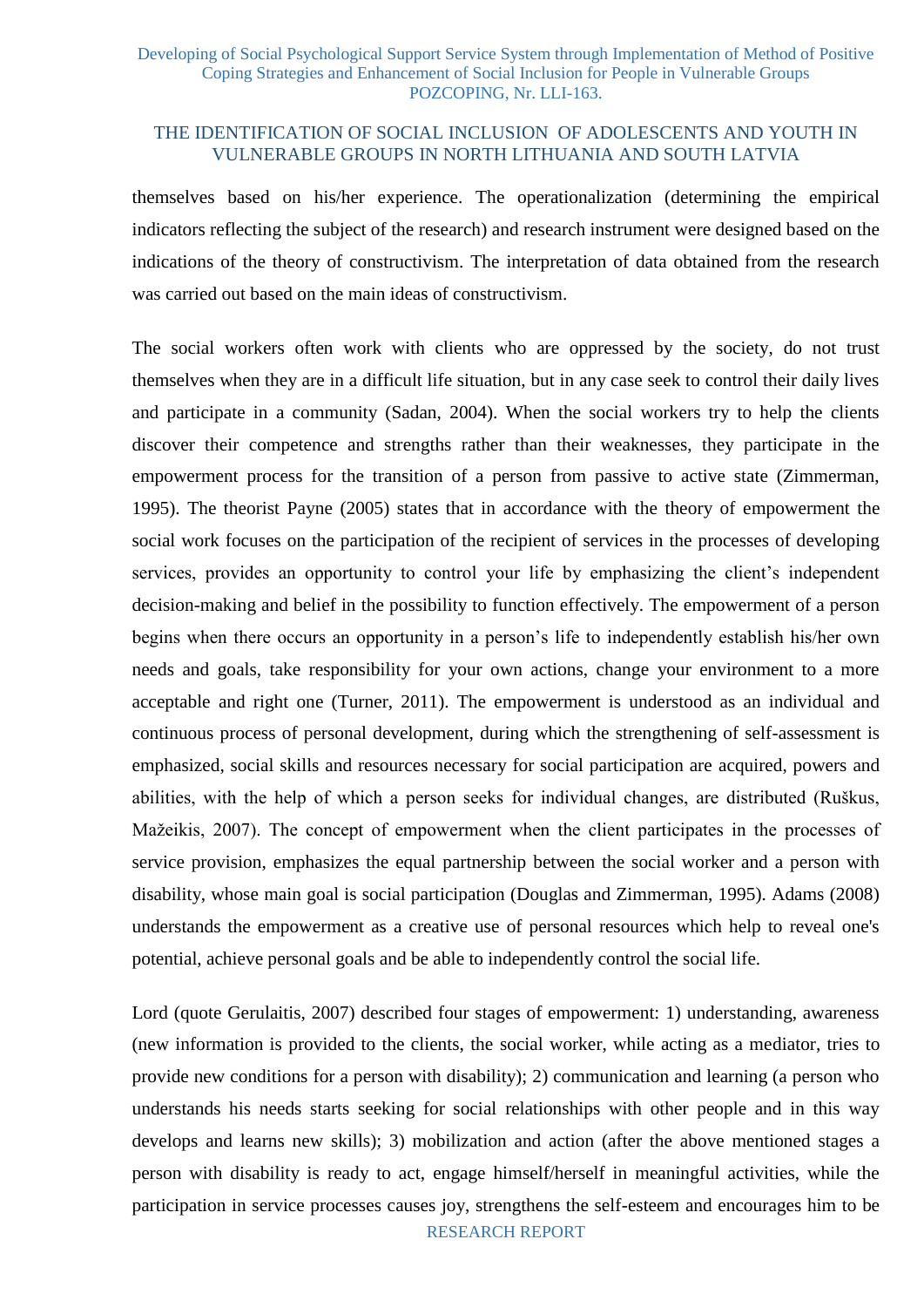active); 4) contribution to joint activities (during the empowerment the client integrates new resources, newly acquired skills and knowledge). The social worker can help to go through all these stages by taking the role of a mediator or partner, when he participates in the stages of empowerment, but the results of these stages belong to the progress of the processes of growth and development of a person with disability.

*Empowerment.* The concept of empowerment was created from motivation theories (Žydžiūnaitė, 2001). Briefly, empowerment can be described as a process of personal growth and development, in which the main factors are certain characteristics of individuals: expectations, attitudes, values, perceptions and relationships with the environment. Environmental variables at the individual level include race, gender, as well as roles, status and interests. The concept of empowerment assumes that a person in a difficult living environment, through mediating concrete actions, develops the feeling that he or she can control his psychological and social reality (Bydam, 2000; Lenz, Stark, 2002).

Emphasis on the autonomy, peculiarity, power and ability of vulnerable people are given in empowerment theories. Empowerment involves increasing opportunities for individuals to engage in social participation (Myrick, John, Williams, 1994). P. Douglas, M. Zimmerman (1995) treats empowerment as a construct of individual powers and competences, natural aid systems and proactive social behavior and social change. Empowerment means that individuals seek their control of life and change the power of dominance (Horkheimer, 1995). The theory of empowerment relates the individual's well-being to a greater social and political environment. This is a process that continues to take place in the local community, involving mutual respect, critical reflection, care and group participation, in which people share resources, and receive more access and control of their resources (according to the Cornell Empowerment Group, 1989).

Empowerment is described as a development process (Acock, Demo, 1994; Thorlakson, Murray, 1996). There are three empowering dimensions that enhance empowering experience:

1) Positive self-identification,

2) Extensive learning and understanding,

3) personal reflection on the environment and the ability to realize mutual communication.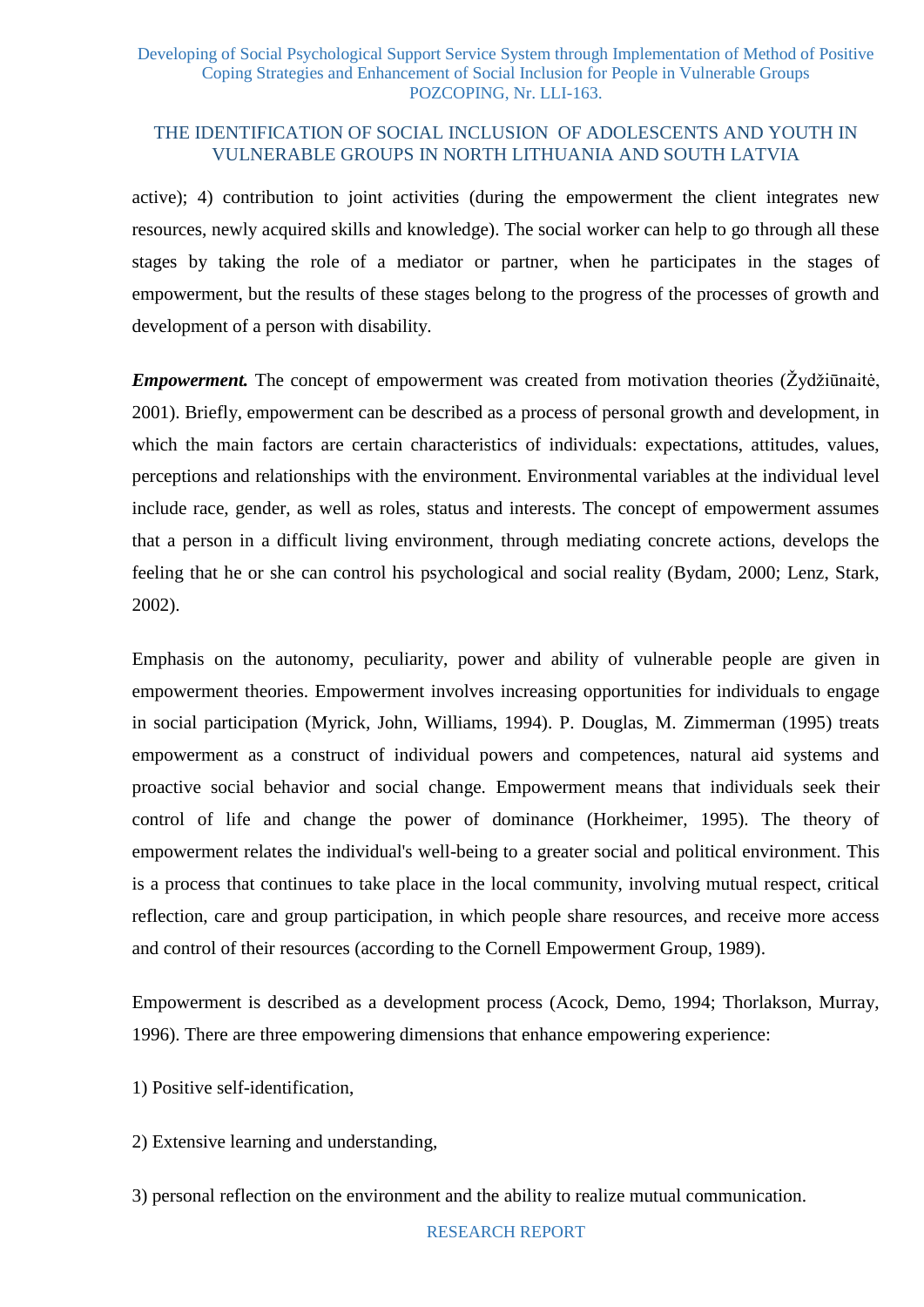Learning, support and information positively correlates with empowerment (McCubbin, Thompson, Han, Allen, 1997). When a person is well-informed about goals, he more realistically realizes personal identification, increases the motivation and efficiency of the activity. Expectations and mutually exclusive social roles negatively correlate with empowerment. Objectives are very important, the latter are not the final point, but rather as an intermediary in formulating a solution.

According to A. Lenz, W. Stark (2002), the concept of empowerment must be linked to law and needs. People can not be described as "a child who has fallen into distress" or "officials with his rights", a person is a much more significant being that has rights and responsibilities in the individual, group and social structure. Authors (Lenz, Stark, 2002) distinguish these empowerment dimensions:

- $\checkmark$  An active and positive feeling that I live in my world,
- $\checkmark$  Capacity building and strategies to meet goals;
- (Social) network creation
- $\checkmark$  A critical approach to each situation
- $\checkmark$  Self-identification in the process of social change
- $\checkmark$  Overcoming demoralization.

Empowerment (Hillert, Savlin, Berg, 2002; Nachshen, 2004) also means an interactive and effectively oriented process; responsibility for your life without leaving a family; search processes for compatibility; determining the payment, evaluating the accusations and meeting the challenges of life; the ability to promote the ability to solve problems in ways and methods as less destructive as possible during a conversation; empowerment involves community involvement and processes for specific changes. The theory of empowerment can be treated in two ways: both as a process involving actions, activities, and as a result, including the growth of interpersonal, behavioral competencies that results in a higher degree of empowerment (Curtis, Singh, 1996; Zimmerman, 1995).

Criticism of power theory (Wolfensberger, 2002), focused on "their power" and "other evaluations". It is argued that the theory of empowerment only operates with possibilities. Rhetorically, what is better for a person: to do other favored roles, or else to develop his powers in relation to other

#### RESEARCH REPORT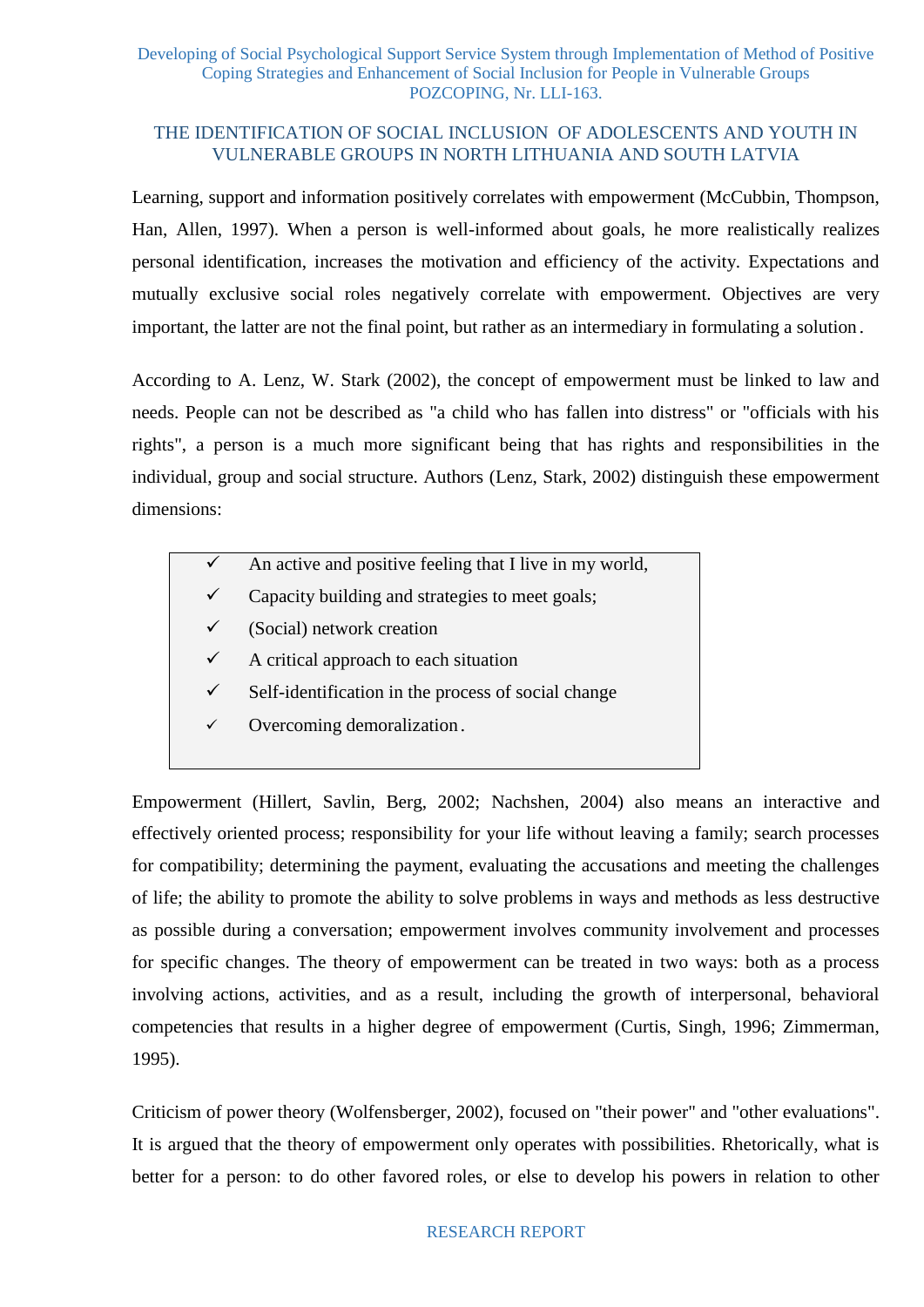# THE IDENTIFICATION OF SOCIAL INCLUSION OF ADOLESCENTS AND YOUTH IN VULNERABLE GROUPS IN NORTH LITHUANIA AND SOUTH LATVIA

people? Wolfensberger (2002) doubts whether a person with limited mental skills can fully decide and decide independently. However, empowerment is not only understood as strengthening power and competitiveness. Empowerment is understood as the power of the disabled and their families to decide on their own learning environment and goals, on living conditions, on professional activities, etc. granting. It is not only specialists who are responsible for decisions and their implementation, but all participants, including the disabled themselves

Summarizing the postulates of the theory of empowerment and the arguments of critics, one can state that empowerment is understood as the acquisition of human support, skills and resources necessary for self-organization and participation in order to achieve social change. Empowerment is both a strategy and a concrete political activity in gaining power and distribution of governance in society.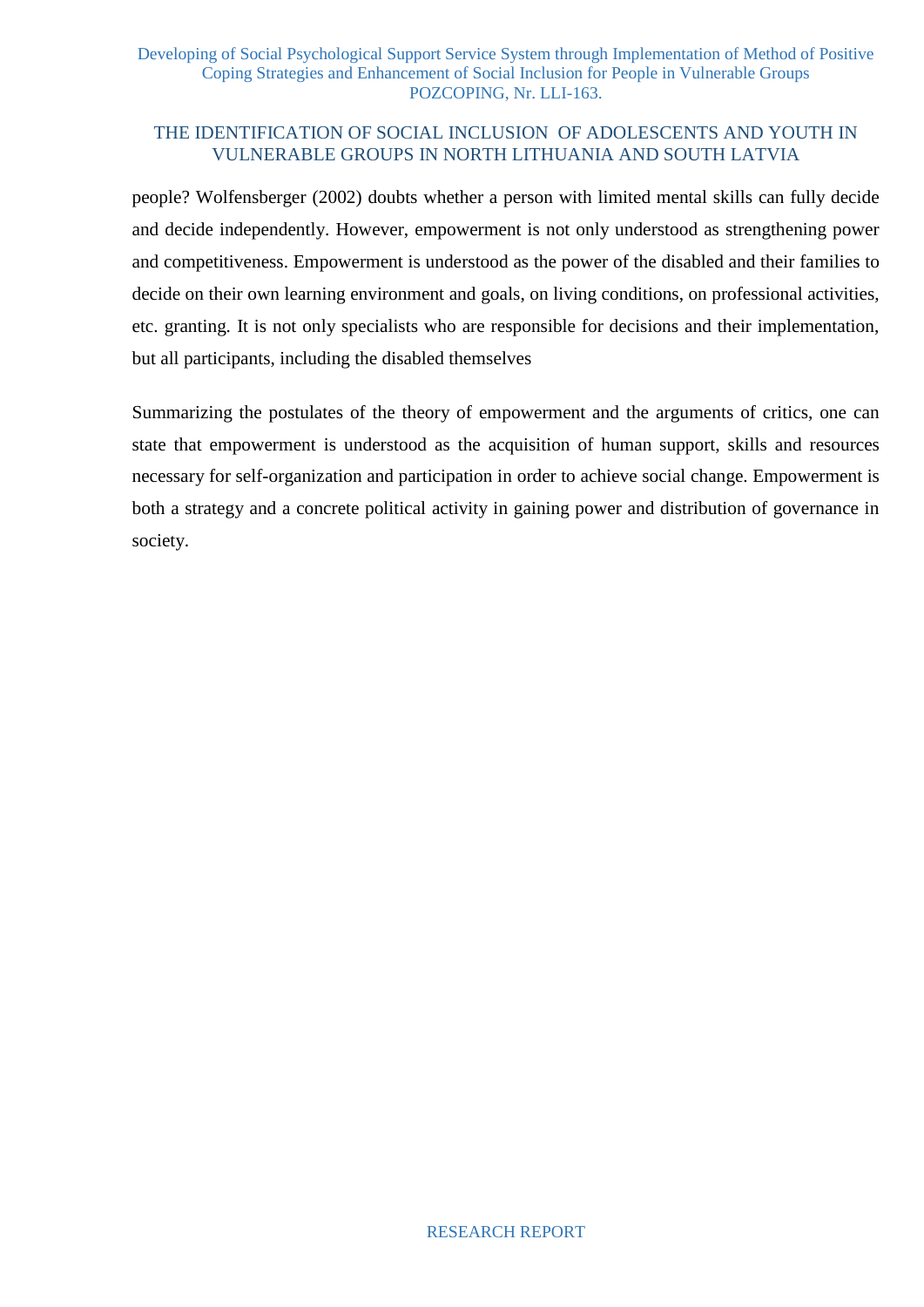## THE IDENTIFICATION OF SOCIAL INCLUSION OF ADOLESCENTS AND YOUTH IN VULNERABLE GROUPS IN NORTH LITHUANIA AND SOUTH LATVIA

#### **RESULTS**

#### **1. Peculiarities of demographic characteristics**

Most respondents study at a high school and have completed high school (see table 1). Minorities are high school students and graduates. The gender distribution of respondents shows that more than half of the respondents are women in higher education, with a minority of women graduating from higher education institutions. Meanwhile, the majority of male respondents in this sample have graduated from secondary and basic schools, with some less vocational education. Male respondents are significantly less in high school students.

2 table

| <b>Gender</b> |                                               |                                         | <b>Total</b>                  | р<br>(Cramer's                |                                        |                              |      |               |
|---------------|-----------------------------------------------|-----------------------------------------|-------------------------------|-------------------------------|----------------------------------------|------------------------------|------|---------------|
|               | <b>Studying</b><br>in<br>vocational<br>school | <b>Studying</b><br>high<br>in<br>school | <b>Basic</b><br>educatio<br>n | <b>Secondary</b><br>education | <b>Vocation</b><br>al<br>educatio<br>n | <b>High</b><br>educatio<br>n |      | $\mathbf{V})$ |
| <b>Female</b> | 9.5%                                          | 61,9%                                   | 14,3%                         | 4,8%                          | 4,8%                                   | 4,8%                         | 100% |               |
| <b>Male</b>   | 12,2 %                                        | 9.1%                                    | 27,3%                         | 30,3%                         | 18.2%                                  | 3,0%                         | 100% | 0.61          |
| In total:     | 11,2%                                         | 29,6%                                   | 22,2%                         | 20,4%                         | 13%                                    | 3,7%                         | 100% | P<0,01        |

**Respondents in regard to education and gender**

This distribution of respondents in terms of gender and education is statistically significant (p <0.01) and indicates the importance of education among women.

Most of respondents have work experience up to 1 year and more than 1 year of age. The smallest part consists of respondents without work experience. Gender distribution of respondents shows (see Table 3) that almost two thirds of women have work experience of up to one year, while almost half of the sample men have a work experience of more than one year and almost one third of men have no work experience. The latter group of women was a minority.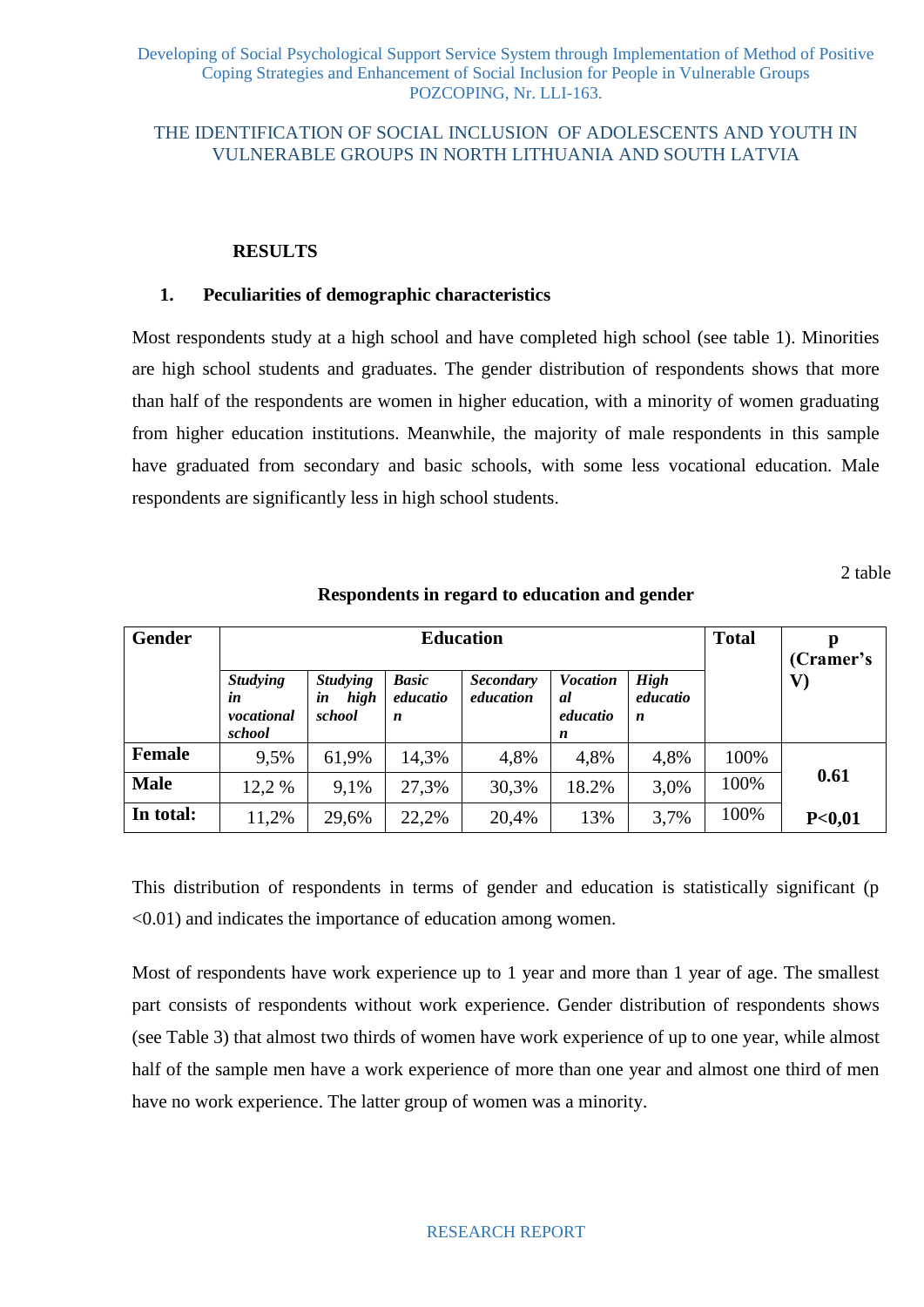table 3

|               |                               | Respondents in regard to work experience and gender |                       |              |          |                           |
|---------------|-------------------------------|-----------------------------------------------------|-----------------------|--------------|----------|---------------------------|
| <b>Gender</b> |                               | <b>Work experience</b>                              |                       |              | In total |                           |
|               | Without<br>work<br>experience | Up to $1$ year                                      | More than<br>$1$ year | <b>Other</b> |          | (Cramer's V)              |
| <b>Female</b> | 14,3%                         | 71,4%                                               | 14,3%                 | ,0%          | 100,0%   |                           |
| <b>Male</b>   | 30,3%                         | 18,2%                                               | 48,5%                 | 3,0%         | 100,0%   |                           |
| In total      | 24,1%                         | 38,9%                                               | 35,2%                 | 1,9%         | 100,0%   | 0,54<br>P <sub>0,01</sub> |

This distribution of respondents is statistically significant  $(p \lt 0.01)$  and indicates a sample's imbalance in terms of work experience and the gender role of respondents in the context of work experience.

As can be seen from Table 4, more than half of the respondents' income is between  $\epsilon$  300 and  $\epsilon$ 500, a significant minority of respondents receive less than  $\epsilon$  300. The remaining respondents distributed almost equally among other income groups. It can be seen that two thirds of female respondents receive income of up to  $\epsilon$  300, while male respondents receive a much lower income and are much more evenly paid than women in terms of income

Table 4

|               |                                      |                |              |               | Respondents in regard to income and gender |        |              |
|---------------|--------------------------------------|----------------|--------------|---------------|--------------------------------------------|--------|--------------|
| <b>Gender</b> | Income per month (Euros)<br>In total |                |              |               |                                            |        |              |
|               | U p<br>to<br>300                     | $300 -$<br>500 | 501-<br>1000 | 1001-<br>1500 | More than<br><i>1501</i>                   |        | (Cramer's V) |
| Female        | 81,0%                                | 9.4%           | .0%          | ,0%           | 9,6%                                       | 100,0% |              |
| <b>Male</b>   | 42,4%                                | 15,2%          | 24,2%        | 3,1%          | 15,1%                                      | 100,0% | 0,43         |
| In total      | 3,7%                                 | 57,4%          | 13,0%        | 14,7%         | 11,2%                                      | 100,0% | p > 0,05     |

However, this regularity distribution with respect to income and sex is not statistically significant ( $p > 0.05$ ).

# **2. Peculiarities of social inclusion in regard to demographic indicators**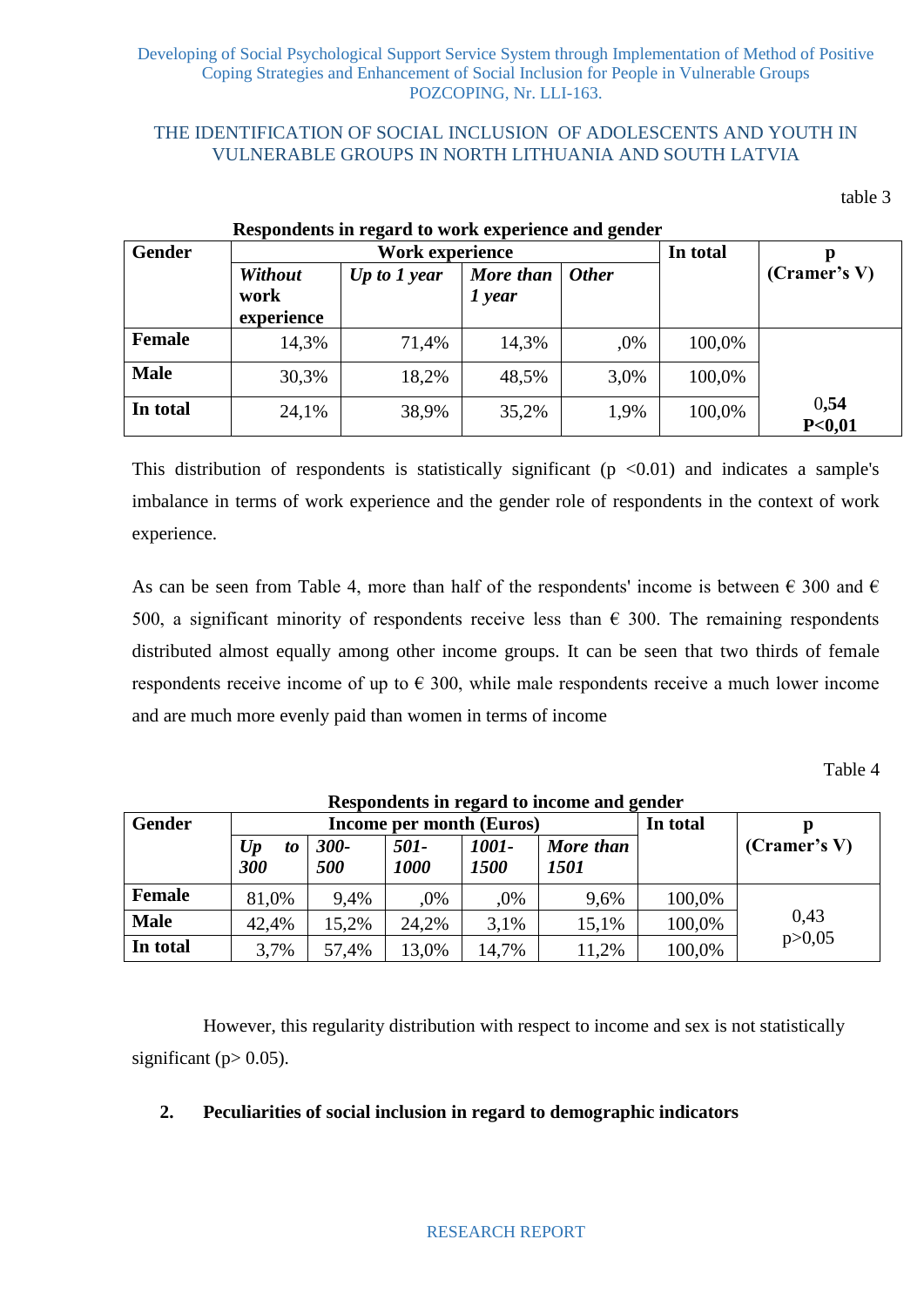Respondents in this sample have been unevenly dispersed according to social inclusion indicators: almost half of them can be categorized as low social inclusion, and twice as likely to fall into moderate social inclusion. Meanwhile, a minority of respondents belong to unrestricted social inclusion, i.e. these respondents are fully involved in the social events of society and the family

Table 5

| Lytis         |                  | <b>Levels of Social Inclusion Indicators</b> | In total                                |                        |                                       |        |                            |
|---------------|------------------|----------------------------------------------|-----------------------------------------|------------------------|---------------------------------------|--------|----------------------------|
|               | <b>Unlimited</b> | Slightly<br><i>limited</i>                   | <b>Modera</b><br>tely<br><i>limited</i> | <b>Very</b><br>limited | <b>Very</b><br>much<br><i>limited</i> |        | (Cramer's<br>$\mathbf{V})$ |
| <b>Female</b> | 4,8%             | 47,6%                                        | 33,3%                                   | 14,3%                  | ,0%                                   | 100,0% |                            |
| <b>Male</b>   | 9.1%             | 48,5%                                        | 21,2%                                   | 12,1%                  | 9,1%                                  | 100,0% |                            |
| In total      | 7,4%             | 48,1%                                        | 25,9%                                   | 13,0%                  | 5,6%                                  | 100,0% | 0,24<br>p > 0,05           |

# **Respondents in regard to social inclusion indicators and gender**

Analogous trends can be observed in relation to gender. As can be seen from Table 5, the rates of social inclusion of both female and male respondents indicate that nearly half of the respondents have limited social inclusion. According to the inclusion indicators, respondents were more homogeneous than female respondents, including no one with a very high social inclusion incidence, while male respondents reported such incidence. Such social inclusion rate of distribution is not statistically significant ( $p$  > 0.05).

Table 6

# **Respondents in regard to social inclusion indicators and education**

| <b>Education</b>                           |                                     |                            | <b>Levels of Social Inclusion Indicators</b> |                               |                                       | Iš viso | p                          |
|--------------------------------------------|-------------------------------------|----------------------------|----------------------------------------------|-------------------------------|---------------------------------------|---------|----------------------------|
|                                            | <b>Unlimite</b><br>$\boldsymbol{d}$ | Slightly<br><i>limited</i> | <b>Modera</b><br>tely<br><i>limited</i>      | <b>Very</b><br><i>limited</i> | <b>Very</b><br>much<br><i>limited</i> |         | (Cramer's<br>$\mathbf{V})$ |
| in<br><b>Studying</b><br>vocational school | 20,0%                               | 20,0%                      | 20,0%                                        | 40,0%                         | ,0%                                   | 100,0%  |                            |
| high<br><b>Studying</b><br>in<br>school    | ,0%                                 | 56,3%                      | 37,5%                                        | 6,3%                          | ,0%                                   | 100,0%  | 0,57<br>P<0,01             |
| <b>Basic education</b>                     | $.0\%$                              | 50,0%                      | 33,3%                                        | 8,3%                          | 8,3%                                  | 100,0%  |                            |
| <b>Secondary education</b>                 | 9.1%                                | 72,7%                      | 9,1%                                         | 9,1%                          | $,0\%$                                | 100,0%  |                            |
| <b>Vocational</b><br>education             | ,0%                                 | ,0%                        | ,0%                                          | 66,7%                         | 33,3%                                 | 100,0%  |                            |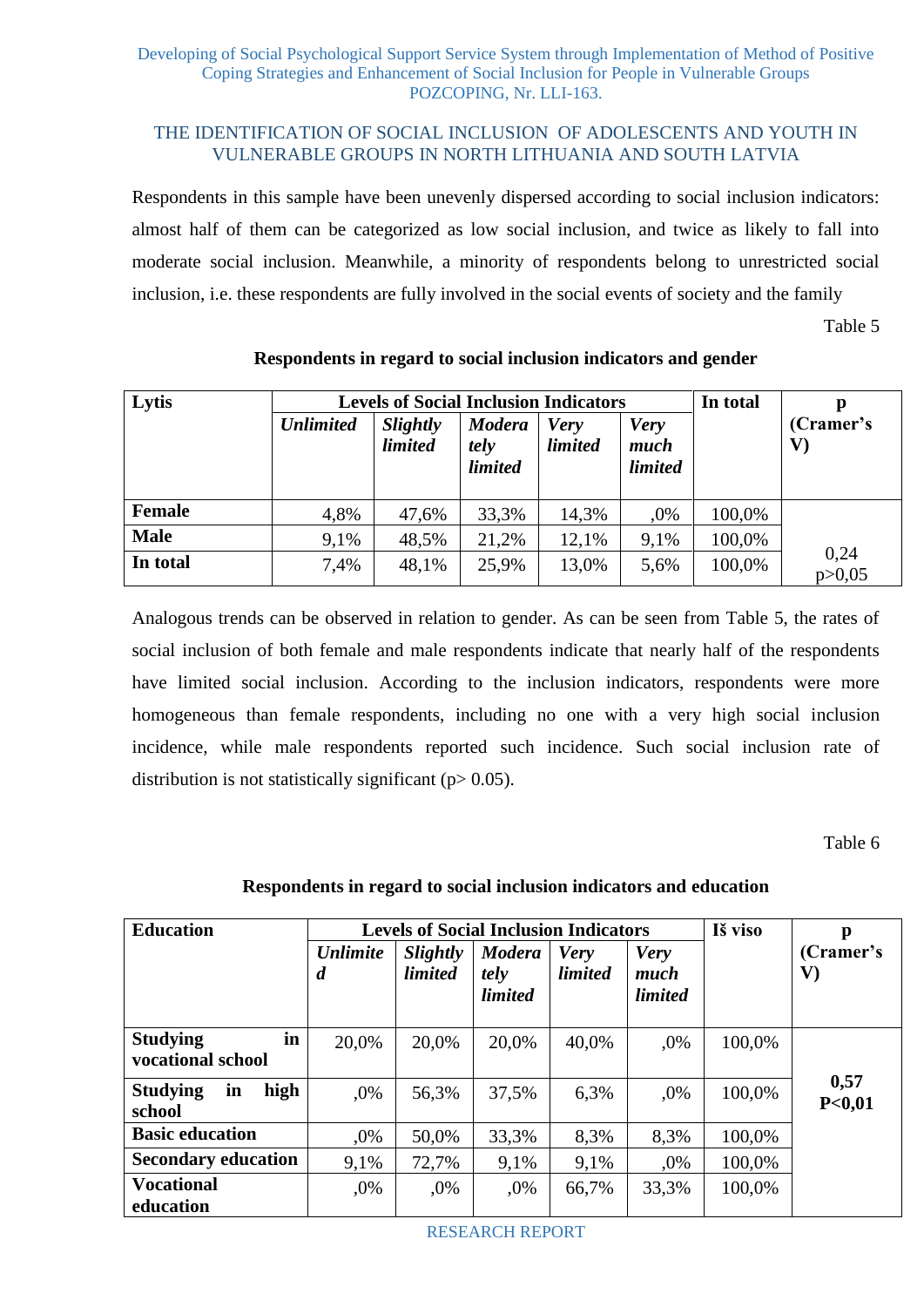| <b>High education</b> | 100.0% | ,0%   | 0%    | ,0%   | $.0\%$ | 100.0% |
|-----------------------|--------|-------|-------|-------|--------|--------|
| <b>Other</b>          | $.0\%$ | 50.0% | 50.0% | .0%   | $.0\%$ | 100.0% |
| In total:             | ,4%    | 48,1% | 25,9% | 13,0% | 5,6%   | 100,0% |

The majority of respondents with social inclusion participation showing very limited social inclusion have completed vocational schools or are studying there (see table 6). In addition, the indicators dominate among them, which show very much limited social inclusion. Meanwhile, respondents whose indicators show expressed social participation have graduated from higher education. This distribution of the indicators is statistically significant ( $p < 0.05$ )

Table 7

| Work experience              |                      |                                   | <b>Levels of Social Inclusion Indicators</b> |                               |                                       | In total: | p               |
|------------------------------|----------------------|-----------------------------------|----------------------------------------------|-------------------------------|---------------------------------------|-----------|-----------------|
|                              | <b>Unlimit</b><br>ed | <b>Slightly</b><br><i>limited</i> | <b>Moderat</b><br>ely<br><i>limited</i>      | <b>Very</b><br><i>limited</i> | <b>Very</b><br>much<br><i>limited</i> |           | (Cramer's<br>V) |
| Without<br>any<br>experience | 15,4%                | 46,2%                             | 15,4%                                        | 15,4%                         | 7,7%                                  | 100,0%    | 0,22            |
| Up to $1$ year               | .0%                  | 52,4%                             | 33,3%                                        | 9,5%                          | 4,8%                                  | 100,0%    |                 |
| More than 1 year             | 10,5%                | 47,4%                             | 21,1%                                        | 15,8%                         | 5,3%                                  | 100,0%    | p > 0,05        |
| <b>Other</b>                 | ,0%                  | ,0%                               | 100,0%                                       | $,0\%$                        | ,0%                                   | 100,0%    |                 |
| In total:                    | 7,4%                 | 48,1%                             | 25,9%                                        | 13,0%                         | 5,6%                                  | 100,0%    |                 |

# **Respondents in regard to social inclusion indicators and work experience**

As seen from Table 7, most respondents with little or no social inclusion have or have no work experience. Regarding the moderately limited inclusion, it can be noted that most respondents have experience of up to 1 year. Such a regularity distribution is not statistically significant ( $p > 0.05$ )

Table 8

# **Respondents in regard to social inclusion indicators and income**

| <b>Income</b>   |                  |                                   | <b>Levels of Social Inclusion Indicators</b> |                               |                                | In total | p               |
|-----------------|------------------|-----------------------------------|----------------------------------------------|-------------------------------|--------------------------------|----------|-----------------|
| (euros)         | <b>Unlimited</b> | <b>Slightly</b><br><i>limited</i> | <b>Moderately</b><br><i>limited</i>          | <b>Very</b><br><i>limited</i> | <b>Very</b><br>much<br>limited |          | (Cramer's<br>V) |
| Up<br>to<br>300 | $.0\%$           | 48,4%                             | 25,8%                                        | 19,4%                         | 6.5%                           | 100,0%   |                 |
| 301-500         | 14,3%            | 57,1%                             | 28,6%                                        | ,0%                           | ,0%                            | 100,0%   | 0,34            |
| 501-1000        | 12,5%            | 75,0%                             | ,0%                                          | ,0%                           | 12,5%                          | 100,0%   | p > 0,05        |
| 1001-           | ,0%              | ,0%                               | 100,0%                                       | ,0%                           | ,0%                            | 100,0%   |                 |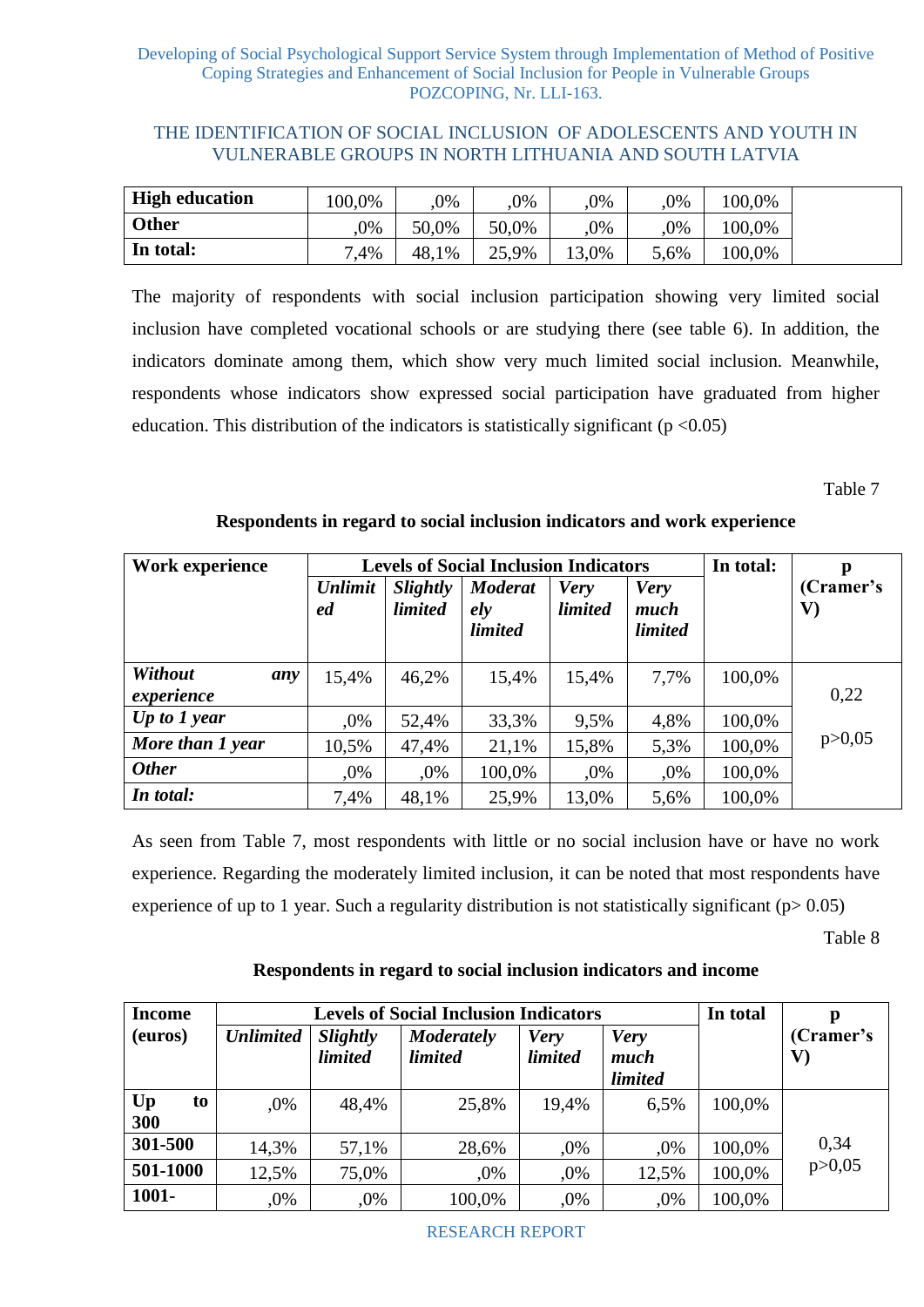# THE IDENTIFICATION OF SOCIAL INCLUSION OF ADOLESCENTS AND YOUTH IN VULNERABLE GROUPS IN NORTH LITHUANIA AND SOUTH LATVIA

| 1500    |       |       |       |       |      |        |
|---------|-------|-------|-------|-------|------|--------|
| More    | 20,0% | ,0%   | 60,0% | 20,0% | ,0%  | 100,0% |
| than    |       |       |       |       |      |        |
| 1501    |       |       |       |       |      |        |
| Iš viso | .4%   | 48,1% | 25,9% | 13,0% | 5,6% | 100,0% |

As can be seen from Table 8, the income of respondents who are enthusiastic about social participation is very diverse. Meanwhile, most who recieve up to 300 euros have little social inclusion, as do most of those who receive from 301-500 and 500-1001 euros. However, this regularity of the distribution is statistically significant ( $p$  > 0.05).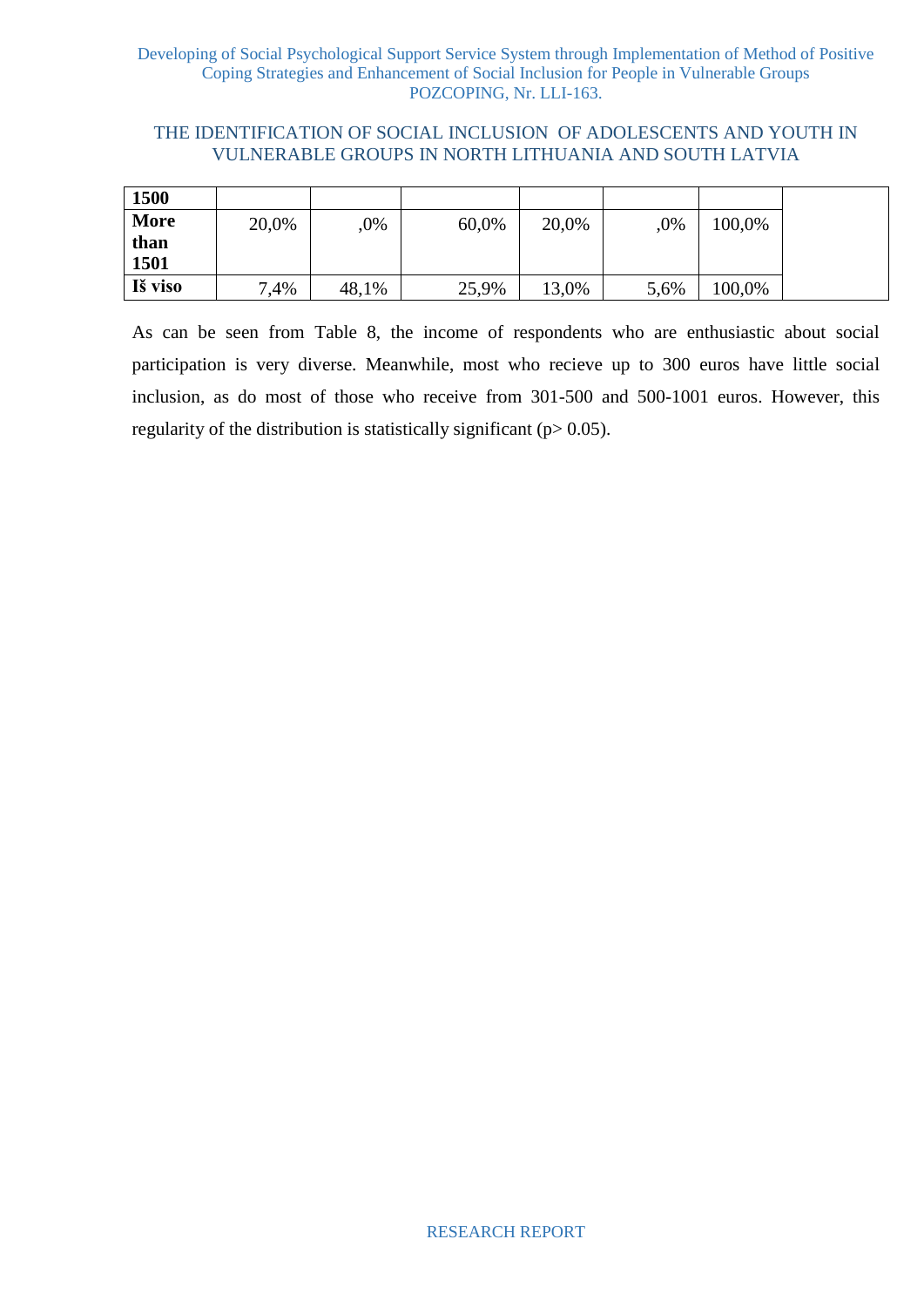# **CONCLUSIONS**

- 1. The Social inclusion consists of the components of involvement (partnership, satisfaction, resources, confidence, identity formation, open community, satisfaction of needs, social participation, decision making, continuous growth and changes, change of the perception of your own competence and skills, power to choose and control, sense of recognition, responsibilities and functions, rights and duties) and quality criteria for social services (rights, ethics, partnership, participation, focus towards the person, complexity, focus towards the results, continuous improvement. Parts of the theoretical-hypothetical model for the involvement are inseparable from one another as ensuring the quality of provided services leads to successful involvement of a person and availability of its components. The effective application of the model can only be possible if the individuals participating in the processes of service provision are not seen as objects for which the services are predefined, but as equal partners who are involved in the decision making, can choose and control as well as develop services meeting their needs together with the service provider.
- 2. In the case of this sample, the role of gender is determined in terms of education and work experience: among women more than men have significantly more graduates or learners in higher education. Most women have work experience of up to 1 year, while most men have a work experience of more than 1 year.
- 3. The role of education in terms of social inclusion was revealed, while other demographic indicators are not related to the level of social inclusion. It has been determined that most people with higher education are also characterized by more expressed social activity (social inclusion), while most with vocational or secondary education are highly restricted in social inclusion.